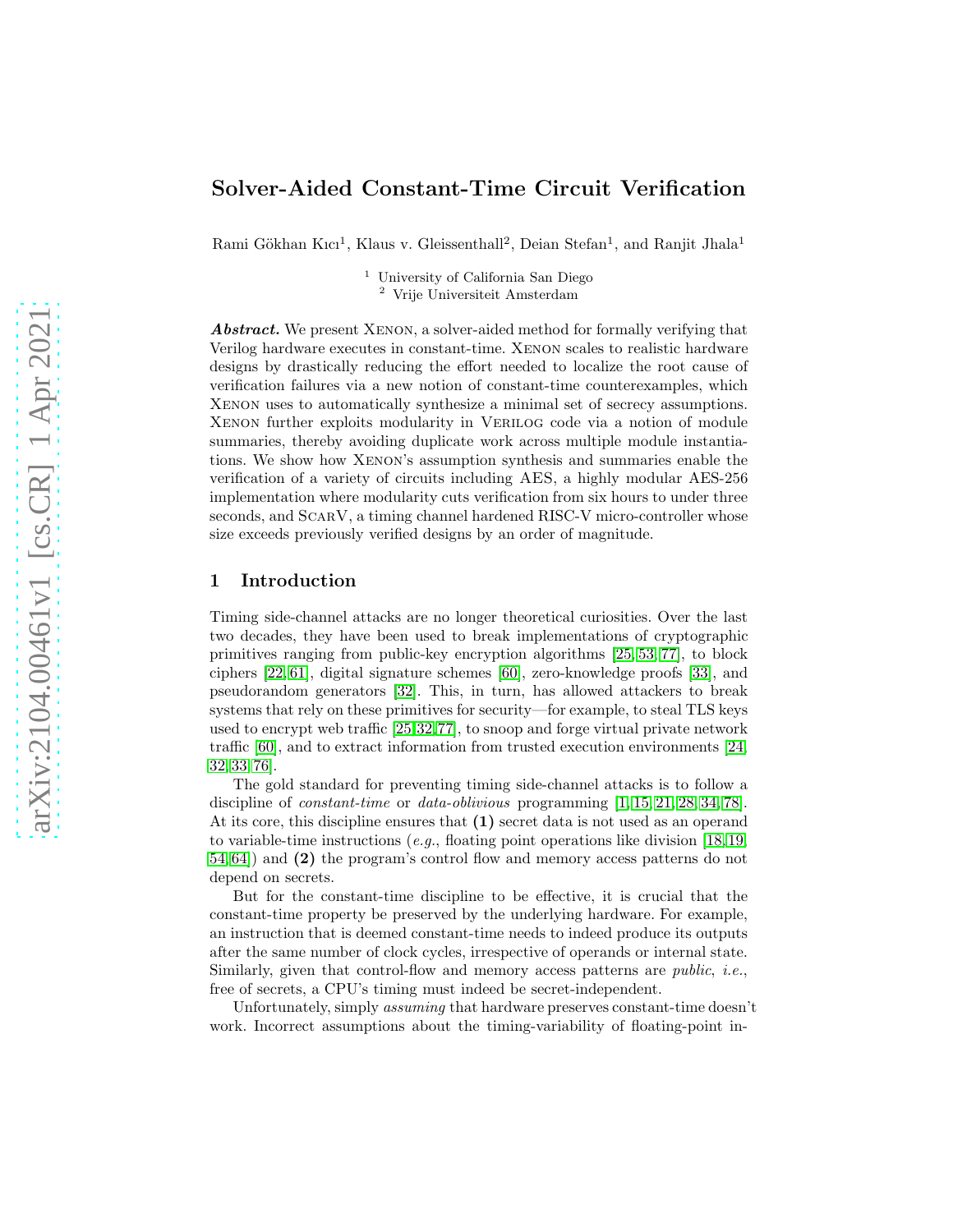structions, for example, allowed attackers to break the differentially private Fuzz database [\[49\]](#page-22-2). Attempts to address these attacks  $(e.g., [65])$  $(e.g., [65])$  $(e.g., [65])$  were also foiled: they relied on yet other incorrect microarchitectural assumptions  $(e.g.,$  about the timing-variability of SIMD instructions) [\[54\]](#page-22-1). Yet more recently, hardware crypto co-processors (e.g., Intel and STMicroelectronics's trusted platform modules) turned out to exhibit similar secret-dependent timing variability [\[60\]](#page-23-1).

A promising path towards eliminating such attacks is to formally verify that our hardware preserves the constant-time property of the software it is executing. Such verification efforts, however, require tool support. Unfortunately, unlike software verification of constant-time, which has had a long history [\[20\]](#page-20-4), constant-time hardware verification is still in its infancy [\[27,](#page-21-8) [46,](#page-22-3) [78\]](#page-24-2). As a result, existing verification approaches like IODINE  $[46]$  fail to scale to realistic hardware. This has two fundamental reasons. First, existing tools do not help when verification fails, as is inevitable, since hardware circuits only preserve constanttime execution under very specific *secrecy assumptions* that describe which port and wire values are public or secret. Currently, upon failure, the user must undertake the tedious and time consuming task of determining, whether the circuit is indeed leaky  $(i.e., variable-time)$ , or whether it is missing additional secrecy assumptions, which the user then has to explicate. In our experience, this process takes up the overwhelming majority of time spent on the verification effort. Second, current methods fail to exploit the modularity that is already explicit at the register transfer level. Hence, they duplicate verification effort across replicated modules which leads to a blow up in verification time.

In this paper, we present Xenon, a solver-aided method for formally verifying that Verilog hardware executes in constant-time. We develop Xenon via four contributions.

1. Counterexamples. To help users understand verification failures, we introduce the notion of constant-time *counterexamples*  $(\S 4.1)$  $(\S 4.1)$ . A counterexample highlights the *earliest* point in the circuit where timing variability is introduced; this simplifies the task of understanding whether a circuit is variable-time by narrowing the user's attention to the root cause of the verification failure (and a thereby small fraction of the circuit). To compute counterexamples, Xenon leverages information extracted from the failed proof attempt. In particular, the solver communicates  $(1)$  for which variables (*i.e.*, registers and wires) it was able to prove the constant-time property and  $(2)$  in which *order* the remaining variables became non-constant time. This allows Xenon to break cyclic datadependencies which cause a chicken-and-egg problem that is hard to resolve when assigning blame manually.

2. Assumption Synthesis. To help the user resolve the verification failure, Xenon uses the counterexample to synthesize a suggested fix. For example, Xenon may find a constant-time counterexample for a processor pipeline where the two different runs may execute two different ISA instructions (say, addition and division) which take different numbers of clock cycles. Yet, the execution of each instruction (for any inputs) may be constant-time. XENON uses the counterexample to synthesize a minimal candidate set of secrecy assumptions  $(e.q.,$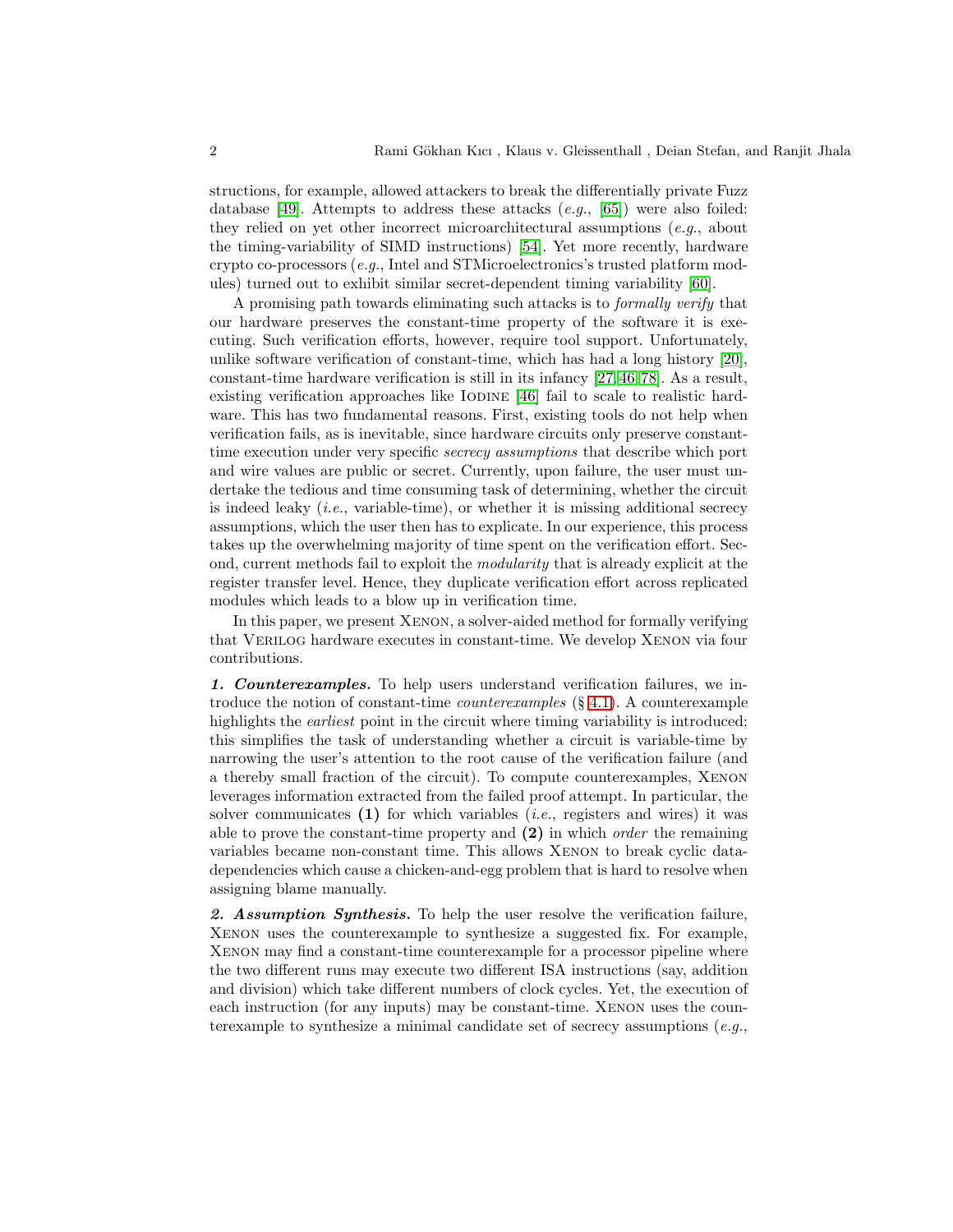that any two executions have the same, publicly visible sequence of instructions) which address the root cause of the verification failure  $(\S$  [4.2\)](#page-14-0). The user then decides either to accept the candidate assumption, or, if they do not match their intuition for the intended usage of the circuit, reject them, in which case Xenon computes an alternative. Internally, Xenon computes candidate assumptions, via a reduction to integer linear programming [\[63\]](#page-23-4).

3. Modular Verification. Finally, in order to scale both verification and counterexample generation to larger and more complex hardware, we introduce a notion of module summaries  $(\S$  [3\)](#page-8-0). Module summaries succinctly capture the timing properties of a module's input and output ports at a given usage site. By abstracting inessential details about the exact computations performed by the module and focusing solely on its timing behavior, Xenon produces fewer and more compact constraints.

4. Evaluation. We implement Xenon and evaluate the impact of counterexamples, assumption synthesis and modularity on the verification of different kinds of hardware modules  $(\S 6)$  $(\S 6)$ . We find that XENON's counterexample synthesis dramatically reduces the number of potential error locations a user has to inspect in order to understand the root-cause of the violation (to  $6\%$  of its original size) and that Xenon is highly effective at suggesting useful assumptions—on average 81.67% are accepted by the user. Similarly, our evaluation shows that module summaries are key to reducing verification times for certain hardware designs (e.g., for AES-256 crypto core summaries reduced the verification time from six hours to a three seconds). Overall, we find that XENON's solver-aided verification process drastically reduces verification effort (e.g., manually verifying the largest benchmark of [\[46\]](#page-22-3) took us several minutes instead of days) and is key to scaling verification to realistic hardware: the SCARV side-channel hardened RISC-V core [\[4\]](#page-20-5) we verify is an order of magnitude larger than the RISC-V cores verified by previous state-of-the-art tools.

## 2 Overview

We start by reviewing how to specify and verify the absence of timing channels in Verilog hardware designs (§ [2.1\)](#page-2-0), show how existing techniques fail to scale on real-world hardware designs, as these designs are often only constant-time under additional secrecy assumptions which are tedious to derive by hand (§ [2.2\)](#page-4-0), sketch how XENON helps finding secrecy assumptions automatically  $(8, 2.3)$  $(8, 2.3)$ , and finally discuss how XENON exploits modularity  $(\S 2.4)$  $(\S 2.4)$ .

#### <span id="page-2-0"></span>2.1 Verifying Constant-Time Execution of Hardware

Lookup Circuit. Figure [1](#page-3-0) shows the code for a VERILOG module, which implements a lookup table by case-splitting over the 8-bit input value. This module executes in constant-time: even if input in contains a secret value, producing output out takes the same amount of time (one clock cycle), irrespective of the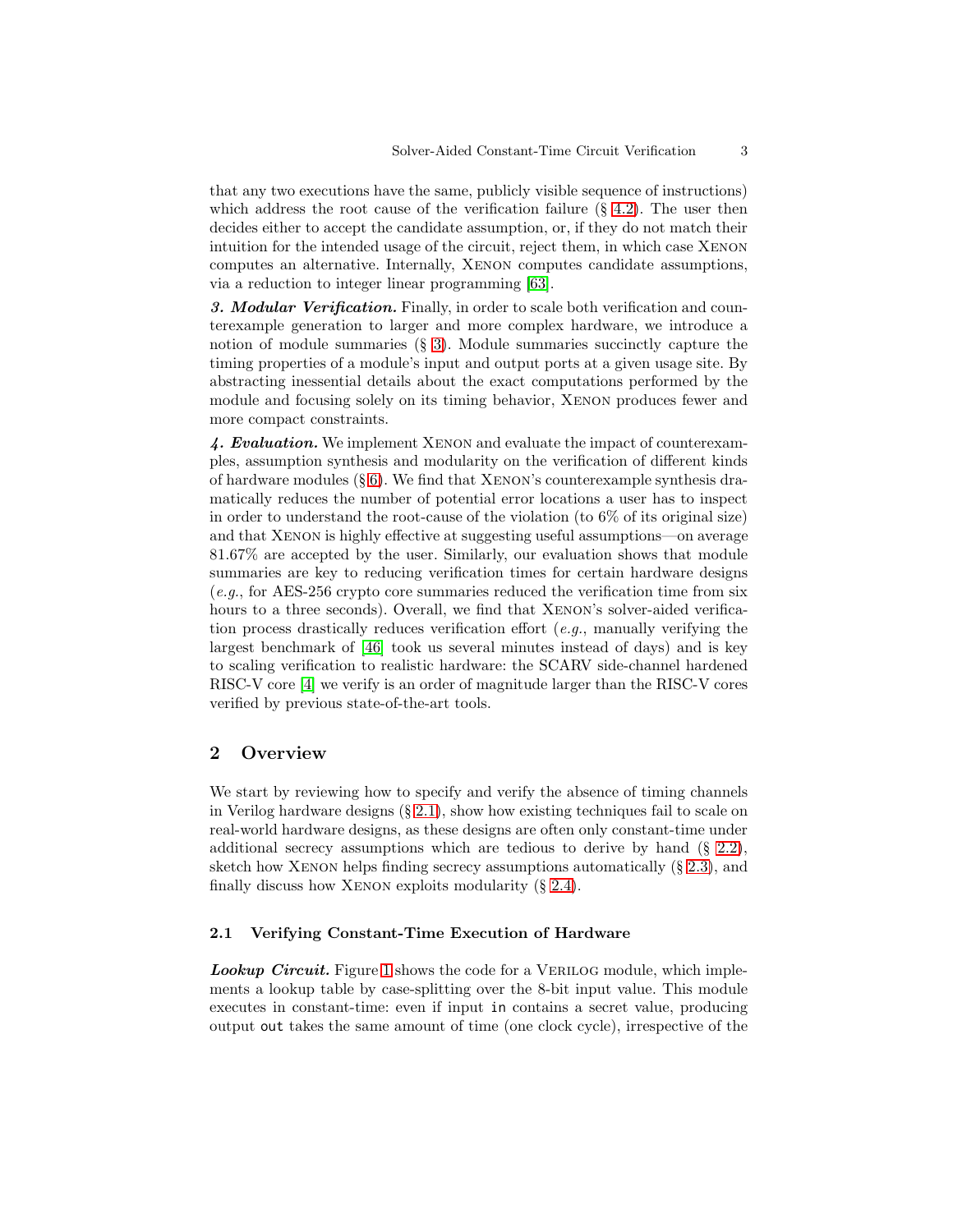| time | ın |                 | out | in" | out' |  |  |
|------|----|-----------------|-----|-----|------|--|--|
|      |    |                 |     |     |      |  |  |
|      |    | h00 hff         |     |     |      |  |  |
|      |    | h00 hff h63 h2c |     |     |      |  |  |

<span id="page-3-1"></span>Fig. 2: Two runs of Figure [1](#page-3-0) showing values and liveness-bits input (in) and output (out). X represents an undefined value.

value of in, and therefore, an attacker cannot make any inference about the value of in by observing the timing of the computation.

Specifying Constant-Time Execution. Figure [2](#page-3-1) makes this intuition more precise, using a recent definition of constant-time execution for hardware [\[46\]](#page-22-3). Instead of tracking timing

indirectly through information flow [\[57,](#page-22-4)[71,](#page-23-5)[80\]](#page-24-3) the definition uses a direct notion of timing.[3](#page-3-2) The Figure shows two runs of module S: one for input 8'h00 and one for input 8'hff. We want to track how long it takes for the two inputs, issued at cycle 1 to pass through the circuit

```
1 module S (clk, in, out);
\frac{1}{2} input clk; [7:0] in;
3 output reg [7:0] out ;
4 always @ ( posedge clk )
5 case ( in )
6 8' h00: out \leq 8' h63;
\overline{7} ...
8' hff: out \leq 8' h2c;
9 endcase
10 endmodule
```
Fig. 1: A simple, constant-time lookup-table in Vertive outputs. For this, we put a "tracer" on the inputs by assigning a *liveness-bit* and produce their respecto each register. For some register x, we set its liveness-bit  $x^{\bullet}$  to  $\star$ , if x has been influenced by the input at initial cycle 1 (we say  $x$  is 1-live) and  $\bullet$ , otherwise. Figure [2](#page-3-1) shows how liveness-bits are propagated through the circuit. Initially, in both executions, the input is 1-live and the output is not. In cycle 2, both outputs 1-live due to the case-split on the value of in. Assuming that an attacker can observe the liveness-bits of all outputs, here, register out, the attacker cannot distinguish the two executions, and we can conclude that the pair of executions is indeed constant-time.

Verifying Constant-Time Execution. In order to show constant-time execution, not only for the two runs in Figure [2,](#page-3-1) but for the whole circuit, Xenon proves that for any pair of runs, that is, for any pair of inputs, and any initial cycle, the constant-time property holds. Xenon's solver achieves this by constructing a product circuit [\[46\]](#page-22-3) whose runs correspond to pairs of runs—called left and right—of the original circuit. In this product, each original variable  $x$ has two copies  $x_L$  and  $x_R$  that hold the values of x in the left and right runs, re-

<span id="page-3-2"></span><sup>&</sup>lt;sup>3</sup> This definition has the advantage of being more precise. In fact, indirect techniques would not be able to prove constant-time execution of this simple example, since there is an information flow from the potentially sensitive input to the output.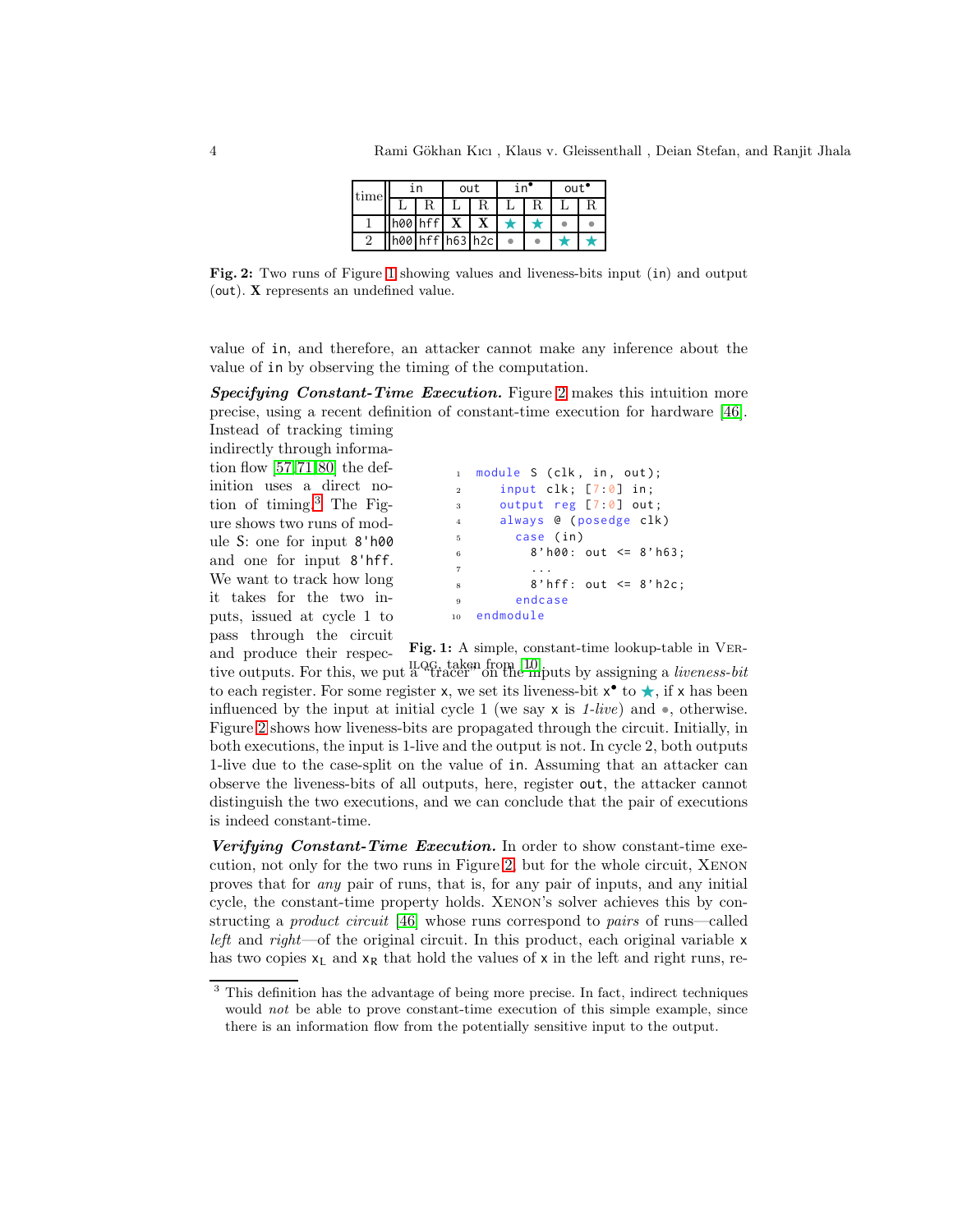spectively. Following [\[46\]](#page-22-3), Xenon's solver uses the product circuit to synthesize invariant properties of the circuit. For example, let's define that a variable x is constant time (and write  $ct(x)$ ), if for any pair of executions, its liveness-bit in the left execution  $\mathsf{x}_\mathsf{L}^\bullet$  is always the same as its liveness-bit in the right execution  $x_L^{\bullet}$ , *i.e.*,  $x_L^{\bullet} = x_R^{\bullet}$  always holds, for all initial cycles t. XENON synthesizes the following invariant on the module which proves constant-time execution, under the condition that module inputs are constant-time:  $ct(in) \Rightarrow ct(out)$ .

#### <span id="page-4-7"></span><span id="page-4-0"></span>2.2 Real World Hardware is Not Constant-Time

```
1 // source (IF_pc); sink (WB_reg);
2 module mips_pipeline(clk, rst);
3 input clk, rst;
4
5 assign IF_pc4 = IF_pc + 32'd4;
6 assign IF_pcj = ID_Jmp
  ? ID_jaddr : IF_pc4 ;
  assign IF_pcn = M_PCSrc ? M_btgt
  : IF_pcj ;
8
9 assign ID_rs = ID_instr[25:21];
10 assign ID_rt = ID_instr[20:16];
11 rom32 IMEM (IF_pc, IF_instr);
12
13 always \mathcal{C}(*)14 Stall = EX_MemRead &&
15 ( EX_rt == ID_rs ||
16 EX_{-}rt = ID_{-}rt );
17 always @ (posedge clk)
18 if (rst)19 ID_instr \leq 0; ...
20 else
21 if (Stall == 1) begin
22 ID_instr <= ID_instr ;
23 IF_pc \leq IF_pc;
24 EX_rt <= EX_rt;
25 . . .
26 WB_reg \leq WB_reg;
27 end else begin
28 ID_instr <= IF_instr ;
29 IF_pc \leq IF_pcn;
30 EX rt \leq ID rt :
31 ...
32 WB_reg \leq WB_wd;
33 end
34 end
```
<span id="page-4-6"></span><span id="page-4-5"></span><span id="page-4-4"></span><span id="page-4-3"></span><span id="page-4-2"></span>Fig. 3: MIPS Pipeline Fragment.

Unfortunately, unlike the simple lookuptable from Figure [1,](#page-3-0) real world circuits are typically not constant-time, in an absolute sense. Instead, when carefully designed, they are constant-time under specific secrecy assumptions detailing which circuit inputs are supposed to be public (visible to the attacker) or secret (unknown to the attacker). Thus, verification requires the user to painstakingly discover secrecy assumptions through manual code inspection, which can be prohibitively difficult in real world circuits.

A Pipelined MIPS Processor. We illustrate the importance of these assumptions using the program in Figure [3](#page-4-1) which shows a a code-fragment taken from one of our benchmarks a pipelined MIPS processor [\[8\]](#page-20-7). If the reset bit rst is set, the processor sets a number of registers to zero (Line [18\)](#page-4-2). Otherwise, the processor checks whether the pipeline is stalled (Line [21\)](#page-4-3) and either forwards the current instruction from the instructionfetch stage to the instruction-decode stage (Line [28\)](#page-4-4) and advances the program counter (Line [29\)](#page-4-5), or stalls by reassigning the current values (Line [22\)](#page-4-6).

The Pipeline is not Constant-Time. When using the processor in a security critical context, we want to make sure that it avoids leaking se-

crets through timing, i.e., that it is constant-time. Unfortunately, our example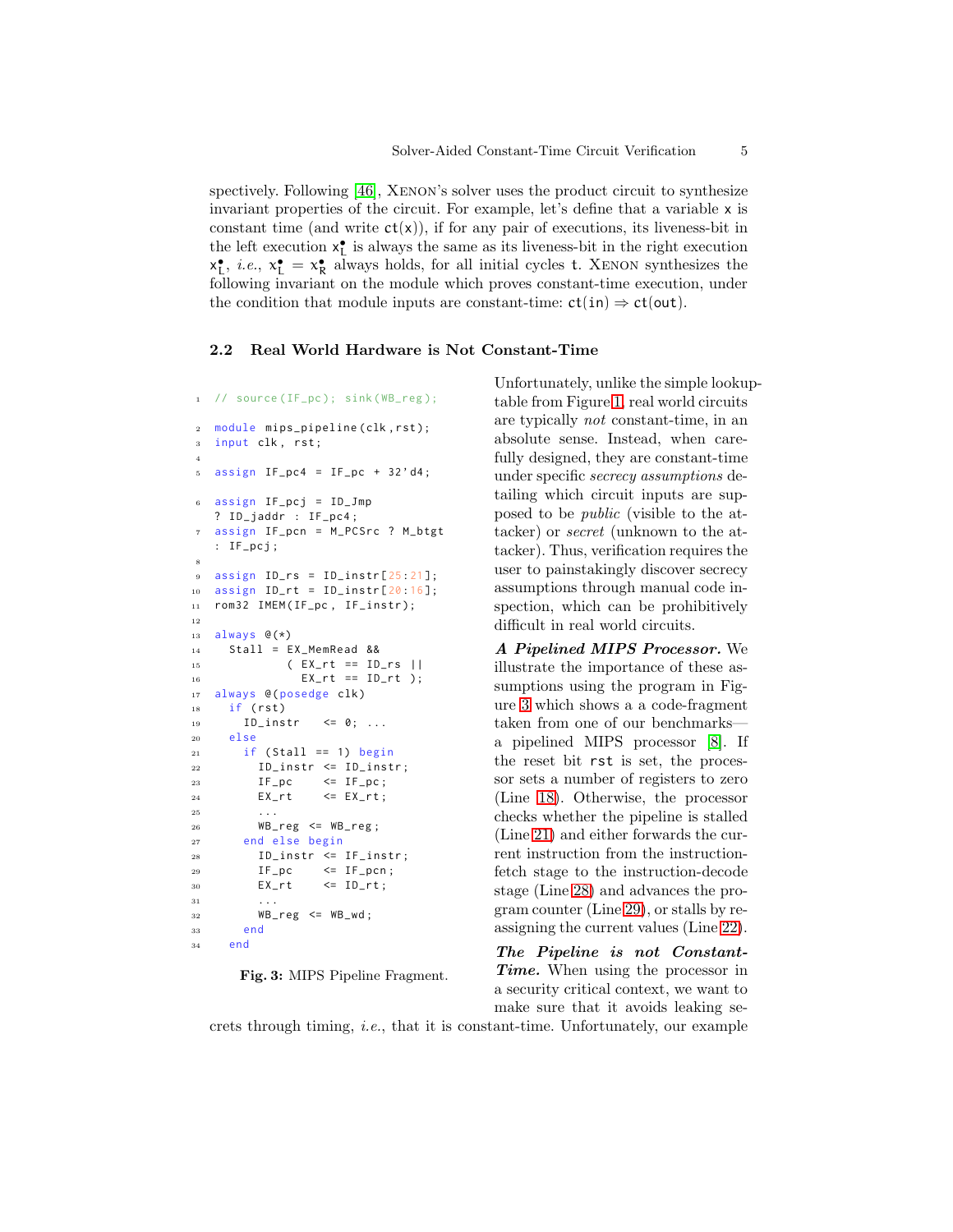<span id="page-5-1"></span>

| stall<br>time |  | ID<br>_jmp |  | inst <sup>•</sup> |  | inst <sup>•</sup><br>ΙD |  | $r +$ |  | WВ<br>reg' |  |  |
|---------------|--|------------|--|-------------------|--|-------------------------|--|-------|--|------------|--|--|
|               |  |            |  | πu                |  | ււ                      |  |       |  |            |  |  |
|               |  |            |  |                   |  |                         |  |       |  |            |  |  |
|               |  |            |  |                   |  |                         |  |       |  |            |  |  |
|               |  |            |  |                   |  |                         |  |       |  |            |  |  |

Fig. 4: Two runs of Figure [3,](#page-4-1) where the right run stalls in cycle 1. The liveness bits of sink wb reg differ in cycle 3 and therefore the circuit is not constant-time.

pipeline is not constant-time without any further restrictions on its usage. For example, the execution time for a given instruction depends on whether or not the pipeline is stalled before the instruction is retired. This is illustrated in Figure [4.](#page-5-1) We model an attacker that can measure how long an instruction takes to move through the pipeline, i.e., from source IF pc to sink WB reg (this is specified through the annotation in Line [1](#page-4-7) of Figure [3\)](#page-4-1). Such an attacker can distinguish the two runs in Figure [4,](#page-5-1) as the liveness-bits of WB reg differ in cycle 3. This timing difference lets the attacker make inferences about the control-flow of the program which is executed on the processor, and therefore any attempt to verify constant-time execution results in a failure.

#### <span id="page-5-0"></span>2.3 Automatically Finding Secrecy Assumptions

We may, however, still be able to use this processor safely, if we can find a suitable set of *secrecy assumptions*. For example, we could assume that register Stall is *public* (*i.e.*, free of secrets, which can be formally expressed by the assumption that  $Stall_{L} = Stall_{R}$  always holds). In this case, the timing difference in Figure [4](#page-5-1) would only leak information that the attacker is already aware of. However, Stall is defined deep inside the pipeline and therefore, it is hard to translate this assumption into a restriction on the kind of *software i.e.*, code we are allowed to execute on the processor. Instead, we want to phrase our assumptions in terms of externally visible computation inputs. For example, restricting program counter IF pc to be public directly translates into the obligation that the executed program's control-flow be independent of secrets.

To achieve this using existing technology, the engineer first has to manually identify that the timing variability is first introduced in variable ID instr (Line [28\)](#page-4-4) due to a control dependency on Stall. They then need to inspect how Stall is set (Line [13\)](#page-4-8) and painstakingly trace the definitions which may involve complex combinatorial logic (excerpt starting in line Line [5\)](#page-4-9) and circular data-flows in order to identify a promising candidate register, such that marking the register as public will render the circuit constant-time. Counterexamples like Figure [4](#page-5-1) are often of little help as they are hard to interpret, and fail to focus attention on the relevant parts of the circuit.

Solver Aided Verification: XENON's Interactive Loop. XENON drastically simplifies this time consuming process through a solver-aided workflow that helps finding secrecy assumptions automatically.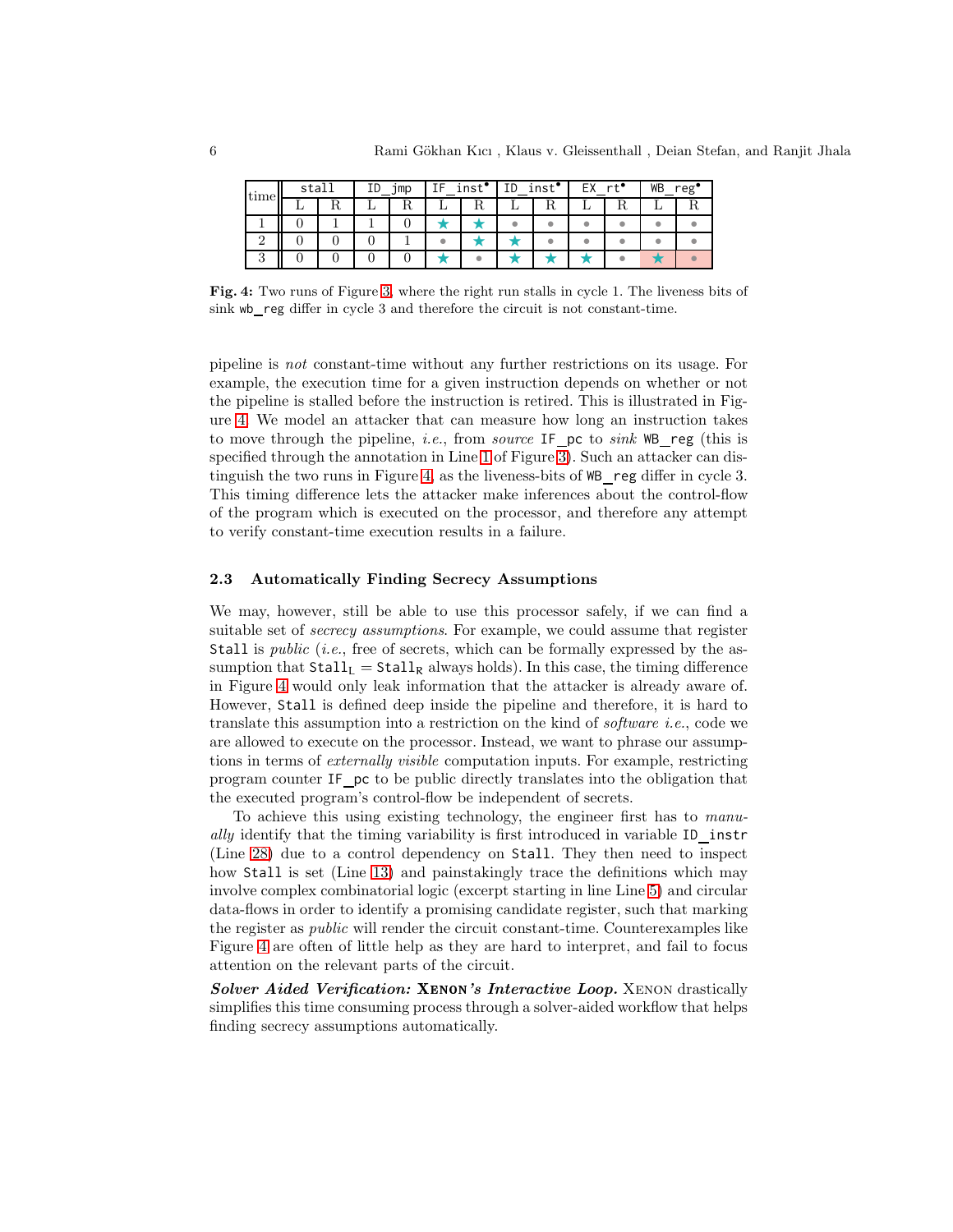**Step 1.** First, we start with an *empty* set of secrecy assumptions and run XENON on the pipeline. The verification fails, as the pipeline is not constant-time, however, Xenon displays the following prompt to guide the user towards a solution.

> Mark 'reset' as PUBLIC? [Y/n]

The user either says Y indicating that reset should indeed be considered public, or else responds N which tells Xenon to exclude the variable from future consideration (*i.e.*, not suggest it in future). Suppose that we follow  $XENON's$ advice, and click Y: this marks reset public and re-starts Xenon for another verification attempt.

Step 2. Next, XENON suggests marking M\_PCSrc as public. M\_PCSrc acts as a flag that indicates whether the current instruction in the memory stage contains an indirect jump. But since  $M$  PCSrc's value depends on register values (*i.e.*, M PCSrc is set depending on whether the output of the execute phase is zero) assuming that M PCSrc is public would lead to assumptions about the datamemory which we wish to avoid. We therefore tell XENON to exclude it in future verification attempts and restart verification.

Step 3. Restarting verification causes XENON to suggest candidate variables IF pc and IF pcn, the program counter of the fetch stage and its value in the next cycle, respectively. We mark IF pc as public as this directly encodes the assumption that the program's control flow does not depend on secrets. In addition, Xenon infers a second set of usage assumptions which details the parts of the pipeline that have to be flushed on context switches. These assumptions would otherwise have to be supplied by the user as well. Finally, Xenon proves that the resulting program executes in constant-time and therefore concludes the verification process.

Counterexamples. While synthesizing candidate assumptions, Xenon internally computes a constant-time counterexample which consists of the set of variables that have lost the constant-time property earliest. While the user can simply follow Xenon's suggestions without further investigating the root cause of the violation, we find that—if the user chooses to do so—the counterexample often helps to further understand why the circuit has become non constant-time. For example in our simple pipeline, Xenon returns a counterexample consisting only of variable ID instr for all three interactions. Indeed, inspecting the parts of the circuit where ID\_instr is assigned focuses our attention on the relevant parts of the circuit, that is, the conditional assignment of ID instr under rst (Line [18\)](#page-4-2) and under Stall (Line [21\)](#page-4-3). We discuss how Xenon computes counterexamples using an artifact extracted from the failed proof attempt in  $\S$  [4.1,](#page-11-0) and how Xenon synthesizes secrecy assumptions via a reduction to integer linear programming in § [4.2.](#page-14-0)

#### <span id="page-6-0"></span>2.4 Real World Circuits Aren't Not Small

While Xenon's solver-aided verification loop significantly reduces the time the user has to spend on verification efforts, large real world circuits often also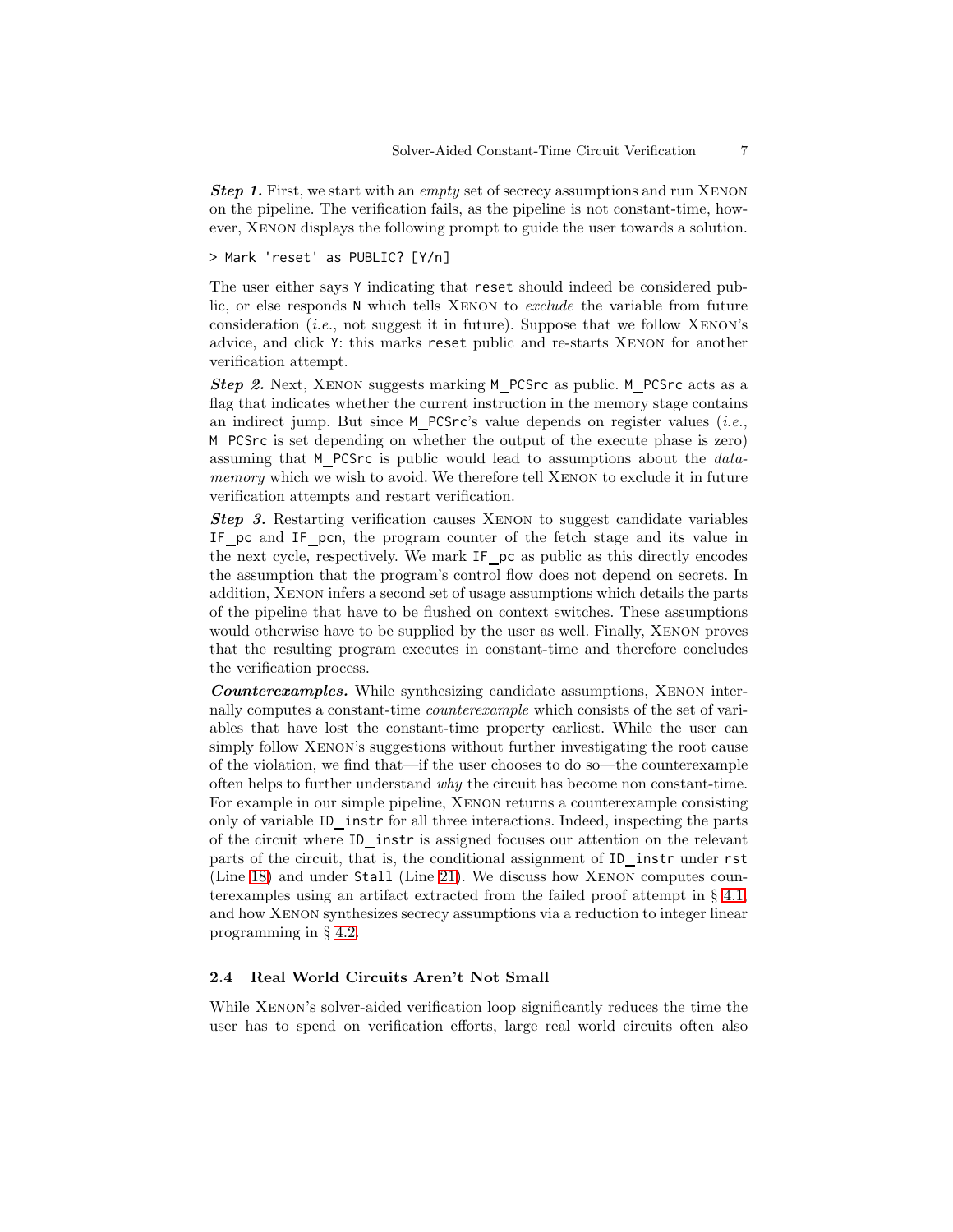```
module S4 ( clk, in, out);
2 input clk;
3 input [31 :0] in ;
     output [31:0] out;
       wire [7:0] out_0, out_1, out_2, out_3;
6 S S_0 ( clk, in[31:24], out_3),
7 \quad S_1 \text{ (clk, in[23:16], out_2)},8 S_2 (clk, in [15:8], out_1),
9 S_3 (clk, in[7:0], out_0);
10 assign out = {out_3, out_2, out_1, out_0};
11 endmodule
```
Fig. 6: Module from the AES benchmark.

present a challenge for to solver. This is because computing invariants requires a whole program analysis. Hence, the efficiency of our solver crucially depends of the size of the circuit we are analyzing, and therefore verification might become prohibitively slow on large designs.

Consider, for example, the AES-256 benchmark from [\[10\]](#page-20-6). Fig. [5](#page-7-0) depicts the dependency graph of its modules, where each node m represents a Verilog module, and we draw an edge between modules  $m$  and  $n$ , if  $m$  instantiates  $n$ . Each edge is annotated with the number of instantiations. Even though there are only ten modules, the total number of module instantiations is 789. This, in turn, causes a blowup in the size of code Xenon has to verify. Even though the sum of #LOC of the modules is only 856, inlining module instances causes this number to skyrocket to 135194 rendering verification all but intractable. (In fact, Xenon does manage to verify the naive, inlined circuit, however, verification takes over 6 hours to complete).

Fortunately, we can avoid this blowup by exploiting the modularity that is already apparent at the Verilog level. We illustrate this process using module S from Figure [1.](#page-3-0)

Module Summaries. Since the value of out only depends on in, we can characterize its timing behavior as follows: the module output out is constant-time, if module input in is constant-time.

We can formalize this in the fol-

<span id="page-7-0"></span>

Fig. 5: Module dependency graph of the AES-256 benchmark.

lowing module summary, which we XENON computes automatically:  $ct(in) \Rightarrow$ ct(out). Instead of inlining the module, we can now use its summary thereby eschewing the code explosion and enabling efficient verification. The code in Figure [6](#page-7-1) shows an instantiaton of module S in module S4. Instead of inlining S at its four instantiaton sites S\_0 to S\_3, Xenon uses the single module summary to compute a correctness proof, which only takes 3 seconds.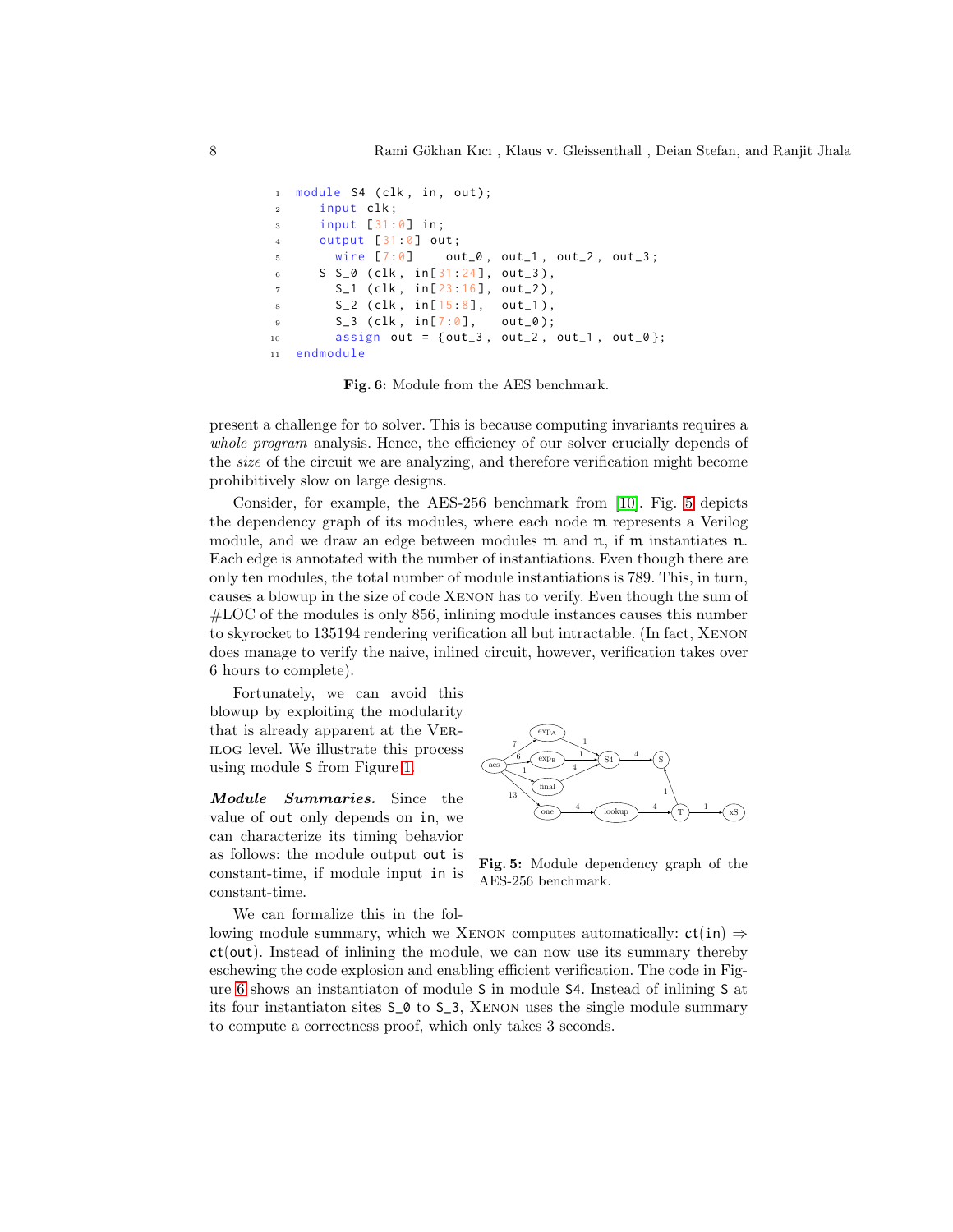### <span id="page-8-0"></span>3 Modular Constant-Time Verification

We now formalize the concepts introduced in the overview. We first review a formal definition of constant-time execution for hardware circuits (§ [3.1\)](#page-8-1) and its translation to Horn-clause verification conditions (§ [3.2\)](#page-9-0). We then show how to modularize this naive encoding via summaries (§ [3.3\)](#page-10-0).

#### <span id="page-8-1"></span>3.1 Defining Constant-Time Execution

Configurations. Configurations represent the state of a VERILOG computation. A configuration  $\Sigma \triangleq (P, \sigma, \theta, c, t, \text{SRC})$  is made up of a VERILOG program P (say, the processor in Figure [3\)](#page-4-1), a store  $\sigma$ , a liveness map  $\theta$ , current clock cycle  $c \in \mathbb{N}$ . initial clock cycle  $t \in \mathbb{N}$  and, finally, a set of sources SRC  $\subseteq$  VARS. Store  $\sigma \in$ VARS  $\rightarrow \mathbb{Z}$  maps variables VARS (registers and wires) to their current values; map  $\theta \in \text{VARS} \rightarrow \{\star, \bullet\}$  maps variables to liveness-bits; cycle t marks the starting-cycle of the computation we want to track and finally Src identifies the inputs of the computation we are interested in.

**Transition relation.** Transition relation  $\rightsquigarrow \in (\Sigma \times \Sigma)$  encodes a standard Verilog semantics which defines how a configuration is updated from one clock-cycle to the next. We omit its definition, as it is not needed for our purposes, but formal accounts can be found in [\[46,](#page-22-3) [47,](#page-22-5) [80\]](#page-24-3). In addition to updating the store and current cycle, the transition relation updates the liveness map  $\theta$  by tracking which variables are currently influenced by the computation started in t. At initial cycle t, our transition relation starts a new computation by setting the liveness-bits of all variables in  $\text{Src}$  to  $\star$ , and those of all others variables to  $\bullet$ .

**Runs.** We call a sequence of configurations  $\pi \triangleq \Sigma_0 \Sigma_1 \dots \Sigma_{n-1}$  a run, if each consecutive pair of configurations is related by the transition relation, i.e., if  $\Sigma_i \leadsto \Sigma_{i+1}$ , for  $i \in \{0, \ldots, n-2\}$ . We call  $\Sigma_0 \triangleq (P, \sigma_0, \theta_0, 0, t, \text{SRC})$  initial state, and require that  $\theta_0$  maps all variables to •. Finally, for a run  $\pi \triangleq$  $(P, \sigma_0, \theta_0, c_0, t, \text{SRC}) \dots (P, \sigma_{n-1}, \theta_{n-1}, c_{n-1}, t, \text{SRC})$ , we say that  $\pi$  is a run of P of length n with respect to t and SRC and let  $store(\pi, i) = \sigma_i$  and  $live(\pi, i) \triangleq \theta_i$ , for  $i \in \{0, ..., n-1\}$ .

**Example.** Consider again Figure [2.](#page-3-1) The Figure depicts two runs  $\pi_L$  and  $\pi_R$ of length 3 with respect to initial cycle 1 and source {in} of the program in Figure [1.](#page-3-0) Columns in and out show  $store(\pi,i)(in)$  and  $store(\pi,i)(out)$ , for  $\pi \in$  $\{\pi_L, \pi_R\}$  and  $i \in \{1, 2\}$ . Similarly, columns  $in^{\bullet}$  and  $out^{\bullet}$  show  $live(\pi, i)(in)$  and live( $\pi$ , i)(out), for  $\pi \in {\pi_L, \pi_R}$ , and  $i \in {1, 2}$ . The Figure omits the initial state at cycle 0, where all liveness-bits are set to •.

**Flushed, Constant-Time, Public.** For two runs  $\pi_L$  and  $\pi_R$  of length n, we say that variable v is flushed, if  $store(\pi_L, 0) = store(\pi_R, 0)$ , we call v *public*, if store $(\pi_L, i) = store(\pi_R, i)$ , for  $i \in \{0, ..., n-1\}$  and finally, we call v constant*time*, if  $live(\pi_L, i) = live(\pi_R, i)$ , for  $i \in \{0, ..., n-1\}$ .

Secrecy Assumptions. A set of secrecy assumptions  $A \triangleq$  (FLUSH, PUB) consists of a set of variables FLUSH  $\subseteq$  VARS that are assumed to be flushed in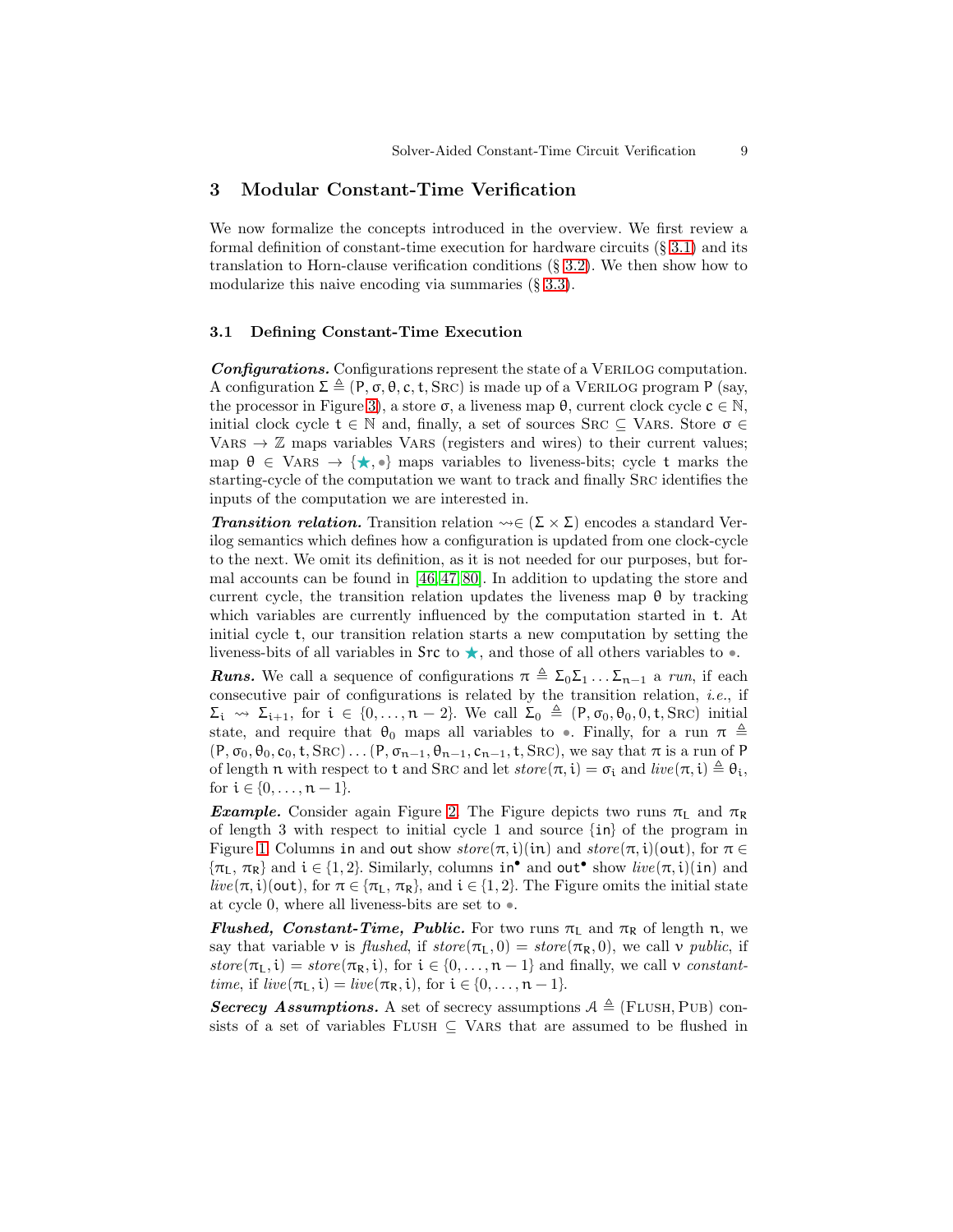the initial state, and a set of variables  $PUB \subseteq VARS$ , that are assumed equal throughout. A pair of runs  $\pi_L$  and  $\pi_R$  of length n, satisfy a set of assumptions A, if, for each  $v \in$  FLUSH, v is flushed, and for each v in PUB, v is public. We describe how XENON synthesizes secrecy assumptions in § [4.](#page-11-1)

Constant-Time Execution. We now define constant-time execution with respect to a set of sinks  $SNK \subseteq VARS$ , sources SRC, and assumptions A. We say that a program P is constant-time, if for any initial cycle t and any pair of runs  $\pi_L$  and  $\pi_R$  of P with respect to t and SRC of length n that satisfy A, and any sink  $o \in SNK$ , o is constant-time.

**Example.** Consider again Figure [2.](#page-3-1) If we assume that variables in cycle 0 have the same value as in cycle 1, then out is flushed while in is not. Neither in, nor out are public, but both are constant-time. As out is constant-time in all runs, the program in Figure [1](#page-3-0) is constant-time with respect to the empty set of assumptions and sink {out}. In Figure [4,](#page-5-1) none of the variables are public or constant-time, however, the program in Figure [3](#page-4-1) can be shown to be constanttime with  $PUB = {IF \, pc, reset}.$ 

<span id="page-9-1"></span>
$$
init(\mathsf{vs}_\mathsf{L},\mathsf{vs}_\mathsf{R}) \wedge \mathit{fush} \wedge \mathit{pub} \rightarrow inv(\mathsf{vs}_\mathsf{L},\mathsf{vs}_\mathsf{R},0,\mathsf{t})
$$
\n
$$
(\mathit{init})
$$

 $\mathit{inv}(vs_L, vs_R, c, t) \land \mathit{next}(vs_L, vs_R, vs_L', vs_R', t) \land \mathit{pub} \rightarrow \mathit{inv}(vs_L', vs_R', c + 1, t) \ (\mathit{cons})$ 

$$
inv(vs_L, vs_R, c, t) \wedge pub \to o_L^{\bullet} = o_R^{\bullet}, \text{ for } o \in \text{SNK} \tag{ct}
$$

Fig. 7: Horn clause encoding of the verification conditions for constant-time execution.

#### <span id="page-9-0"></span>3.2 Verifying Constant-Time Execution via Horn Constraints

To verify constant-time execution of a circuit, we mirror the formal definition of constant-time execution in a set of Horn clauses [\[23\]](#page-21-9). We start with the naive, monolithic encoding and discuss how to make it modular in § [3.3.](#page-10-0) At high level, the constraints  $i$ ) issue a new live instruction at a non-deterministically chosen initial cycle  $t$ , and  $ii$ ) ensure constant-time execution by verifying that the liveness-bits for each sink are always the same, in any two runs. The clauses shown in Figure [7—](#page-9-1)encode standard verification conditions over an invariant  $inv(v_{s_L}, v_{s_R}, c, t)$  of the product circuit, where vs ranges over all variables in the circuit and their respective liveness bits, and c and t are the current and initial cycles, respectively. We now describe the verification conditions in more detail. Initial States and Transition Relation. Formula  $init(\mathbf{vs}_1, \mathbf{vs}_R)$  describes the product circuit's initial states and requires all liveness-bits to be set to •. To ensure that the proof holds for any initial cycle, init does not constrain t. Formula

next encodes the transition relation of the product circuit. Like  $\rightsquigarrow$ , next sets liveness-bits of all sources to  $\star$  at clock cycle t. Importantly, constructing next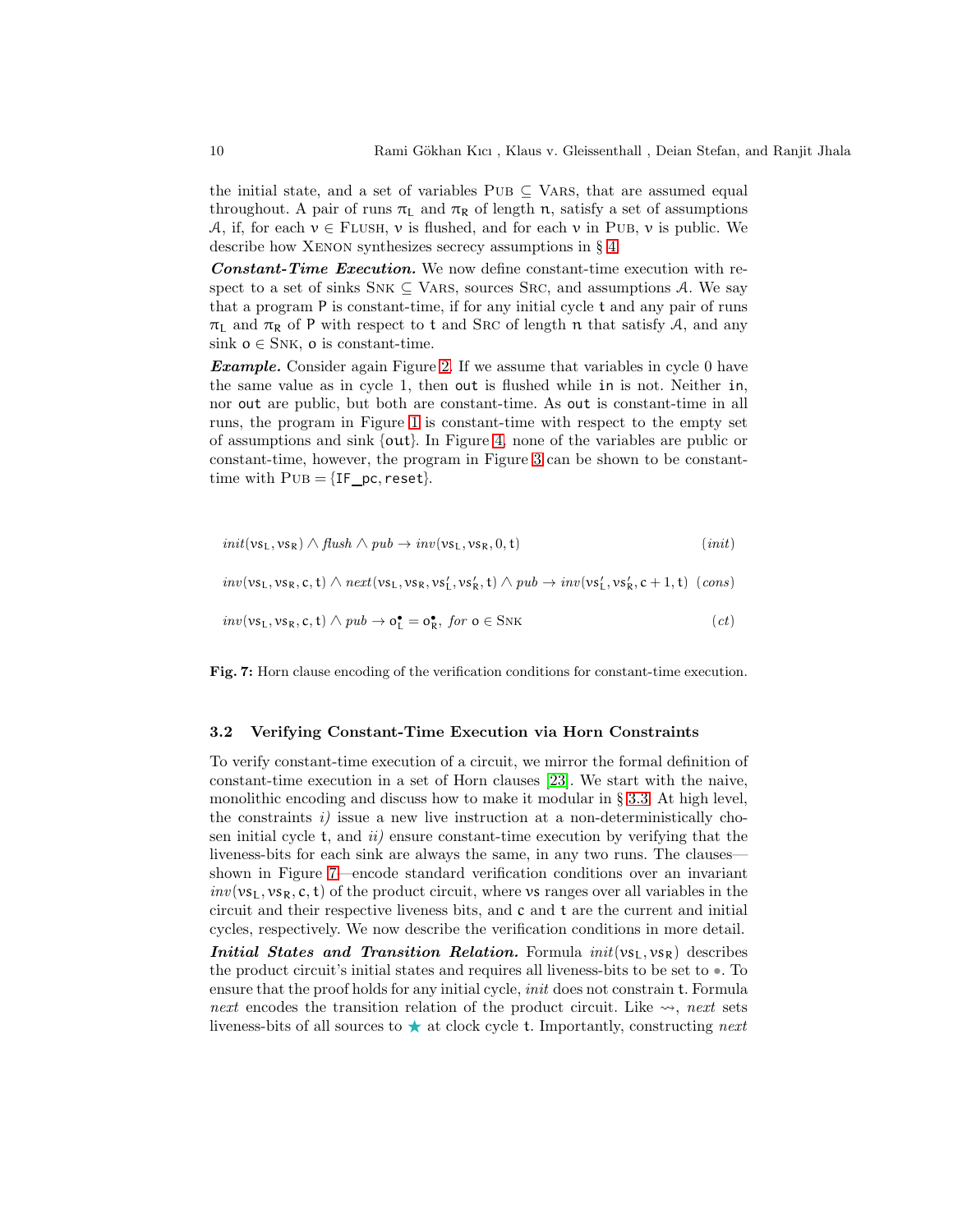requires inlining all modules and therefore can lead to large constraints that are beyond the abilities of the solver.

**Assumptions.** For a set of assumptions  $A \triangleq$  (FLUSH, PUB), we construct formulas *flush* and *pub*, both of which require the variables in their respective sets to be equal in the two runs. We let  $\text{ftush} \triangleq (\wedge_{x \in \text{FLUSH}} x_L = x_R)$  and  $pub \triangleq (\wedge_{\mathbf{x} \in \text{PUB}} \mathbf{x_L} = \mathbf{x_R}).$ 

Horn Constraints  $\mathcal C$  Solutions. We then require that the invariant holds, initially (*init*), assuming all variables in FLUSH and PUB are equal in both runs; that the invariant is preserved under the transition relation of the product circuit, assuming that public variables are equal in both runs (cons), and finally, that the liveness-bits of any sink are the same in both runs  $(ct)$ . These constraints are then passed to an off-the-shelf solver [\[9\]](#page-20-8) yielding a formula which, when substituted for inv, makes all implications valid and thus proves constant-time execution.

**Proof Artifacts.** While attempting to construct the invariant, the solver's internal representation keeps track of  $i$ ) the set of variables which it was able to prove to be constant-time and public and  $ii$ ) the *order* in which the remaining variables lost the respective properties. In case of a failed proof attempt, the prover communicates these artifacts to the assumption synthesis part of Xenon, which in turn uses them to identify the verification failure, as we will discuss in the next section.

### <span id="page-10-0"></span>3.3 Finding Modular Invariants

Naively, constructing next requires all the code to be in a single module. However, this can yield gigantic circuits whose Horn clauses are too large to analyze efficiently. To avoid instantiating the entire module at each usage site, Xenon constructs module summaries which concisely describe the timing relevant properties of the module's input and output ports.

**Per-Module Invariants and Summaries.** Instead of a single whole program invariant inv, the modular analysis constructs a per-module invariant  $inv_{m}$ , and an additional summary  $sum_{m}$ , for each module m. The summary only ranges over module inputs and outputs, and respective liveness-bits (io) and needs to be implied by the invariant, *i.e.*, we add a clause stating that  $inv_{m}(vs_{I}, vs_{R}, t) \Rightarrow$  $sum_{m}$  (io<sub>I</sub>, io<sub>R</sub>, t). The analysis produces the same constraints as before, but now on a per-module basis, that is, we require module invariants to hold on initial states  $(int)$ , and be preserved under the transition relation  $(cons)$ , but, instead of using the overall transition relation next we use a per-module transition relation next<sub>m</sub>. It may now happen that next<sub>m</sub> makes use of a module n, but instead of inlining the transition relation of  $\pi$  as before, we substitute it by its module summary  $sum_n$ , thereby avoiding the blowup in constraint size. Finally, we restrict sources and sinks to occur at the top-level module, and add a clause requiring that any sink has the same liveness-bits in both runs  $(ct)$ . The summaries are also used to modularize our assumption synthesis algorithm  $\S 4.3$ .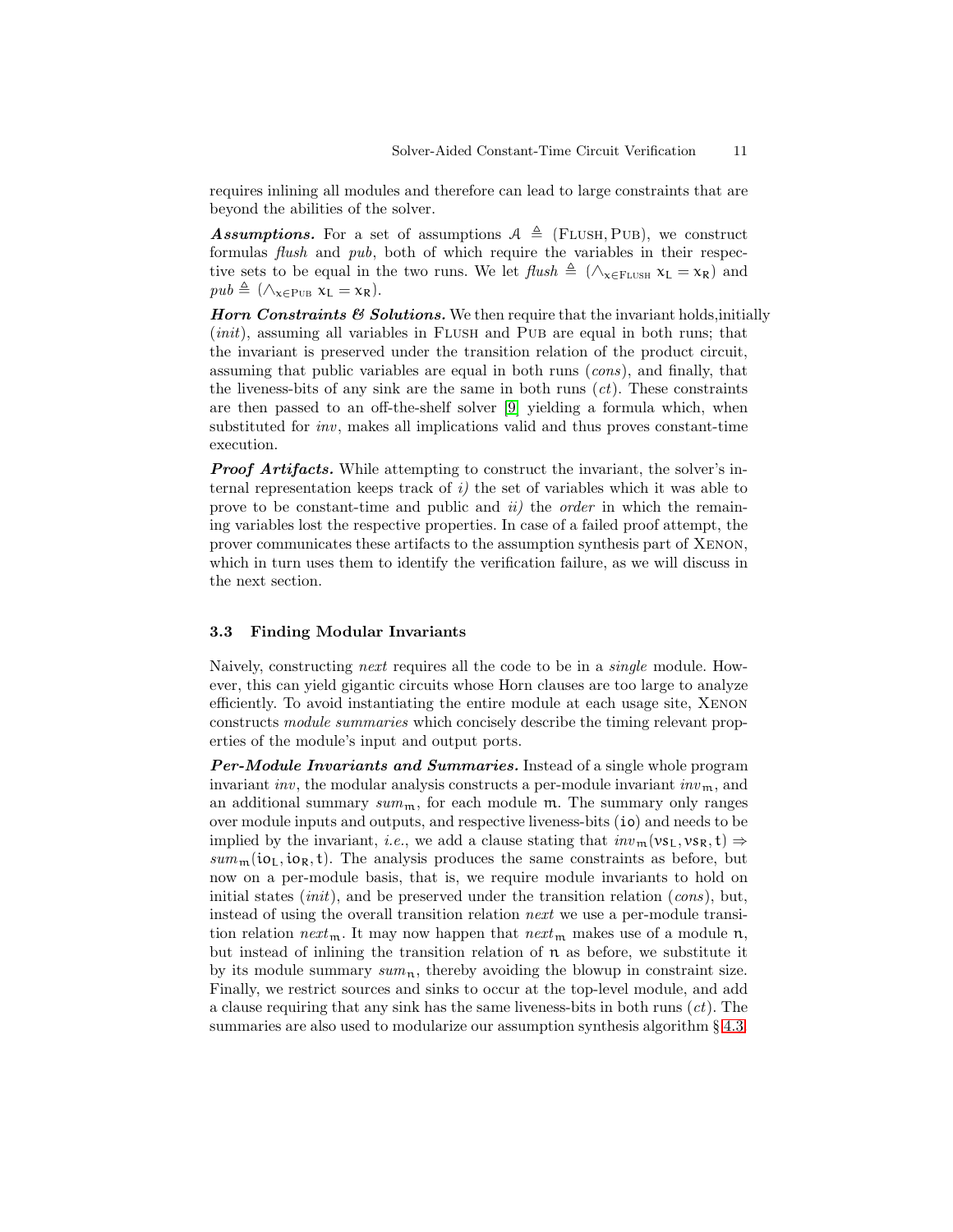### <span id="page-11-1"></span>4 Counterexamples & Assumption Synthesis

We now explain how XENON uses the proof artifacts to help the user understand and explicate secrecy assumptions when verification fails. We first describe how Xenon analyzes the artifacts from the failed proof attempt in order to compute a counterexample consisting of the set of variables that—according to the information communicated by the prover—lost the constant-time property first  $(\S 4.1)$  $(\S 4.1)$ . Next, we discuss how XENON uses the counterexample to synthesize a set of secrecy assumptions that eliminate the root cause of the verification failure  $(\S 4.2)$  $(\S 4.2)$ . This is done by computing a *blame-set* which contains the set of variables that likely caused the loss of constant-time for the variables in the counterexample via a control dependency. This blame set is then used to encode an optimization problem whose solution determines a minimal set of assumptions required to remove the timing violation. Finally, we briefly discuss how Xenon uses module summaries to speed up counterexample generation and secrecy assumption synthesis  $(\S 4.3)$  $(\S 4.3)$ .

### <span id="page-11-0"></span>4.1 Computing Counterexamples

Dependency Graph. To compute the counterexample from a failed proof attempt, XENON first creates a *dependency graph*  $G \triangleq (V, D \cup C)$  which encodes data-, and control dependencies between program variables. G consists of variables  $V \subseteq$  VARS, data-dependencies  $D \subseteq$  (VARS  $\times$  VARS), where  $(v, w) \in D$ if  $v$ 's value is used to compute w directly through an assignment, and *control*dependencies  $C \subseteq (VARS \times VARS)$  where  $(v, w) \in C$ , if v's value is used indirectly, *i.e.*, w's value is computed under a branch whose condition depends on  $\nu$ .

Variable-Time Map. Next, XENON extracts an artifact from the failed proof attempt: a partial map  $varTime \in (VARS \rightarrow N)$  which records the temporal order in which variables started to exhibit timing variability. Importantly, if for some v,  $varTime$  is undefined (we write  $varTime(v) = \perp$ ), the solver was able to prove that v is constant-time. For any other variables v and w, if  $varTime(v)$  <  $varTime(w)$ , then v started to exhibit timing variability before w.<sup>[4](#page-11-2)</sup> XENON uses this map to break cyclic data-flow dependencies.

**Computing the Counterexample.** Using the data-flow graph, and  $varTime$ . Xenon computes a reduced graph. Xenon removes from the dependency graph, all nodes that are constant-time and all edges  $(w, v)$  such that  $varTime(w) >$  $varTime(v)$ . Intuitively, if variable w has started to exhibit timing variability after variable v, it cannot be the cause for v losing the constant-time property. Finally, Xenon removes all nodes that cannot reach a sink node using the remaining edges. This leaves us with a set of variables  $Cex \subseteq VARS$  without

<span id="page-11-2"></span><sup>&</sup>lt;sup>4</sup> More formally, for variables v, w if  $varTime(v) < varTime(w)$ , then there exist two runs  $\pi_L$  and  $\pi_R$  of some length n, and two numbers  $0 \leq i, j \leq n$  such that i is the smallest number such that  $live(\pi_L, i)(v) \neq live(\pi_R, i)(v)$  and similarly j is the smallest number such that  $live(\pi_L, j)(w) \neq live(\pi_R, j)(w)$  and  $i < j$ . This information can e.g., be extracted from a concrete counterexample trace, like the one shown in Figure [4.](#page-5-1)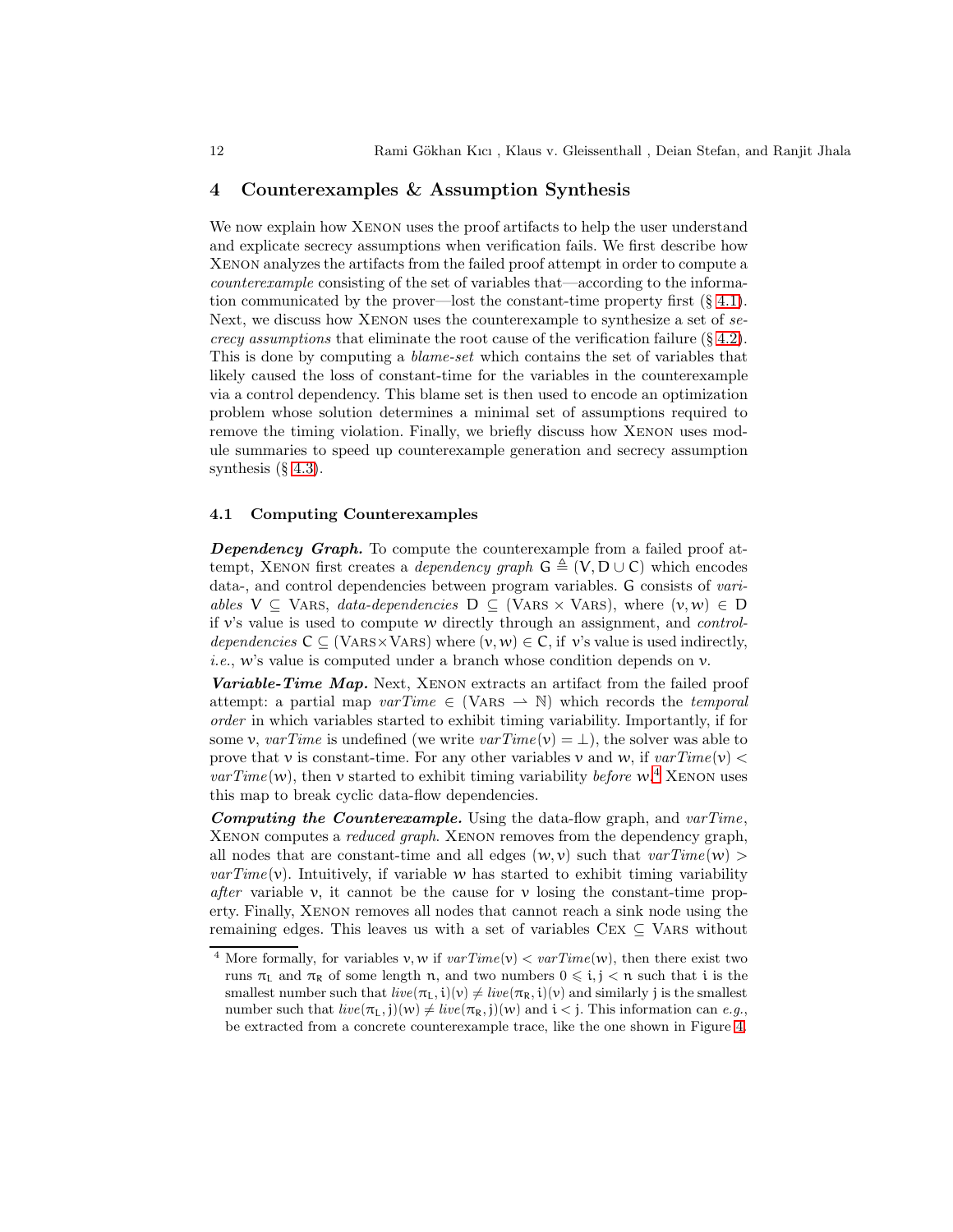incoming edges, which we identify as the root cause of the violation, and which we present—as counterexample—to the user. We now define the reduced graph in more detail.

**Reachability.** For dependency graph  $G \triangleq (V, D \cup C)$  and nodes  $v, w \in V$  we write  $v \to w$ , if  $(v, w) \in (D \cup C), v \to^n w$ , if there is a sequence  $v_0v_1 \dots v_{n-1}$ , such that  $v_0 = v$  and  $v_{n-1} = w$ , and  $v_i \to v_{i+1}$  for  $i \in \{0, ..., n-2\}$ . Finally, we say w is reachable from v, if there exists n such that  $v \rightarrow^n w$ .

**Reduced Graph.** For a data-flow graph  $G \triangleq (V, D \cup C)$ , and map varTime, we define the reduced graph with respect to  $varTime$  as the largest subgraph  $G' \triangleq (V', D' \cup C')$  such that  $V' \subseteq V$ ,  $D' \subseteq D$ ,  $C' \subseteq C$  and

- 1. No node is constant-time, *i.e.*, for all  $v \in V'$ ,  $varTime(v) \neq \bot$ .
- 2. All edges respect the causal order given by vartime, i.e., for all  $(v, w) \in$  $(D' \cup C')$ , we have  $varTime(v) \leq varTime(w)$ .
- 3. All nodes can reach a sink, *i.e.*, for all  $v \in V'$ , there is  $o \in SNK$  such that o is reachable from v.

For variable v, and graph  $G \triangleq (V, D \cup C)$ , let  $pre(v, G)$  be the set of its immediate predecessors in G, that is  $pre(v, G) \triangleq \{w \mid (w, v) \in (D \cup C)\}\)$ . We define the counterexample Cex of a graph G with map varTime as the set of nodes in the reduced graph G' (wrt.  $varTime$ ), that have no predecessors, *i.e.*, CEX  $\triangleq$  $\{v \mid pre(v, G') = \emptyset\}.$ 

**Example: Simplified Pipeline.** The code in Figure [8](#page-12-0) shows a simplified version of the pipelined processor from Figure [3.](#page-4-1)

```
1 assign ID_r t = ID_instr[20:16];2
3 rom32 IMEM (IF_pc, IF_instr);
4
5 always \mathcal{C}(*)stall = (ID_r t == EX_r t)7
  always @ (posedge clk) begin
9 if (Stall == 1) begin
10 ID\_instr \le ID\_instr;11 EX_rt <= EX_rt;
12 end else begin
13 ID_instr <= IF_instr;
14 EX_rt \leq ID_rt;
15 end
16 end
```
Like in Figure [3,](#page-4-1) the pipeline either stalls (Line [10\)](#page-12-1) if flag Stall is set (Line [9\)](#page-12-2), or else forwards values to the next stage (Line [13\)](#page-12-3). To avoid a write-after-write data-hazard, the Stall flag is set, if the instructions in the execute and decode stage have the same target registers (Line [6\)](#page-12-4). The target register is calculated from the current instruction (Line [1\)](#page-12-5), and the instruction is, in turn, fetched from memory using the current program counter (Line [3\)](#page-12-6). Note the

<span id="page-12-3"></span><span id="page-12-2"></span><span id="page-12-1"></span>Fig. 8: MIPS Pipeline Fragment in Verilog.

cyclic dependency between ID instr and Stall that turns comprehending the root cause into a "chicken-and-egg" problem.

Dependency Graph. To check if the pipeline fragment executes in constanttime, we mark IF pc as source, and ID instr as sink and run XENON. Since the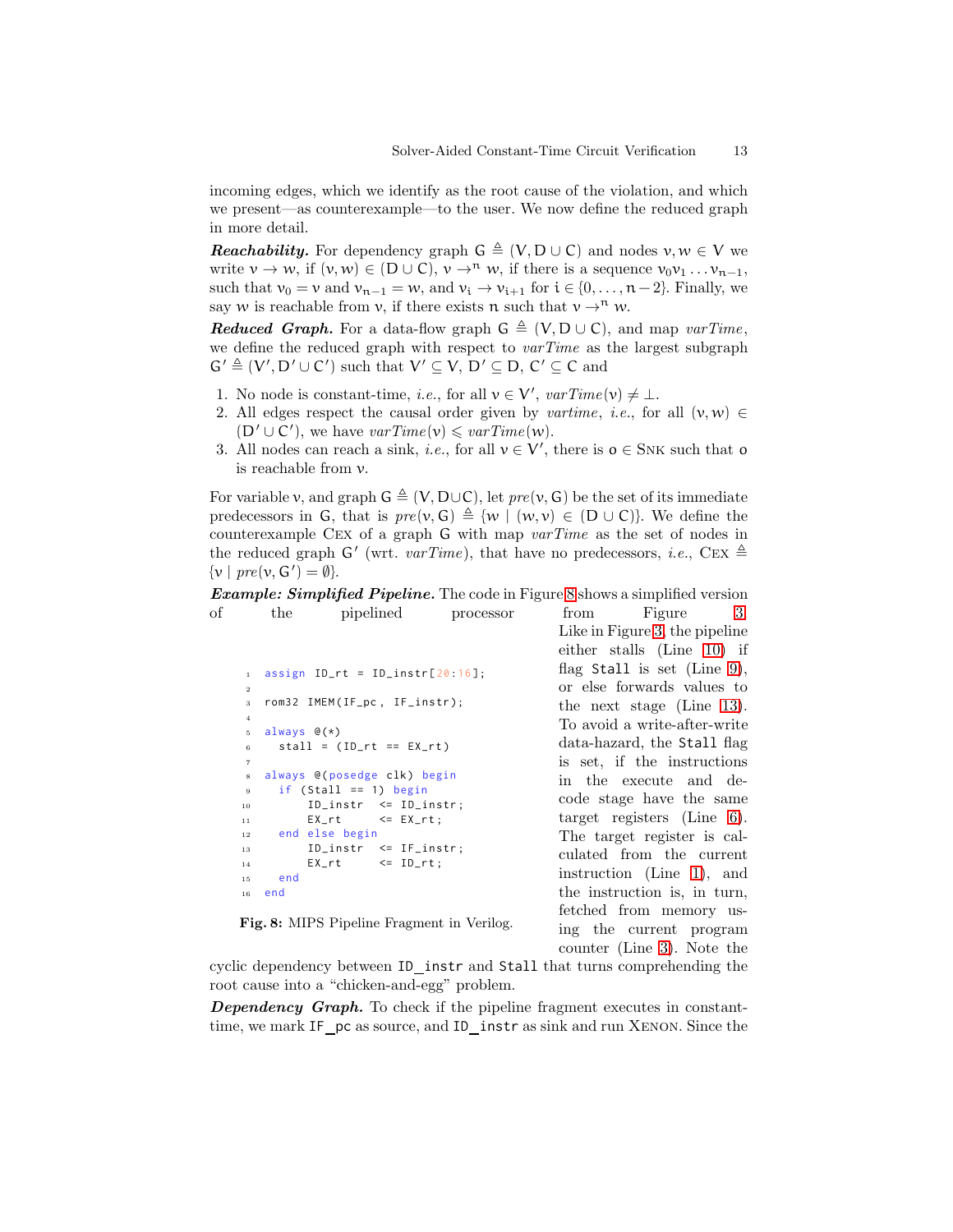<span id="page-13-0"></span>

<span id="page-13-2"></span>(a) Dependency Graph.

<span id="page-13-1"></span>



(c) Dependency Graph with Module Summary.

Fig. 9: Figure [9a](#page-13-0) shows the dependency graph for Figure [8.](#page-12-0) Data-dependencies are shown as solid edges, and control-dependencies are shown dashed. Each node is labeled with its varTime-value and marked  $(\checkmark)$  if XENON was able to prove the variable constant-time and (X) otherwise. Figure [9b](#page-13-1) shows the dependency graph after eliminating constant-time nodes from Figure [9a,](#page-13-0) and removing edges that violate the variable-time map. Removing the edge between Stall and ID instr breaks the cyclic dependency in the original graph. Figure [9c](#page-13-2) shows the variable dependency graph with a summary-graph extracted from the module summary.

pipeline is variable-time, the verification fails. To compute a minimal counterexample, Xenon creates the dependency graph shown in Figure [9a.](#page-13-0) Each node is annotated with information extracted from the failed proof attempt: the node is labeled with its value under  $varTime$ , and is marked with  $(\checkmark)$  if XENON was able to verify that the variable is constant-time and  $(X)$  otherwise. Solid edges represent data-, and dashed edges represent control dependencies. The ordering induced by varTime allows us to break the cyclic dependency between variables Stall and ID\_instr, thereby resolving the chicken-and-egg problem.

Reduced Dependency Graph. Figure [9b](#page-13-1) shows the dependency graph after removing all constant-time nodes and edges that violate the causal ordering. Xenon erases all nodes that cannot reach sink ID instr. This only leaves ID instr which we return as counterexample.

Remark. In case the proof artifact only partially resolves the cyclic dependencies, that is, vartime only defines a partial order over non-constant-time variables, the reduced graph may still contain cycles, and therefore there may be no nodes without predecessor. We can however still apply our technique by computing the graph's strongly connected components, and including all nodes in the respective component in the counterexample.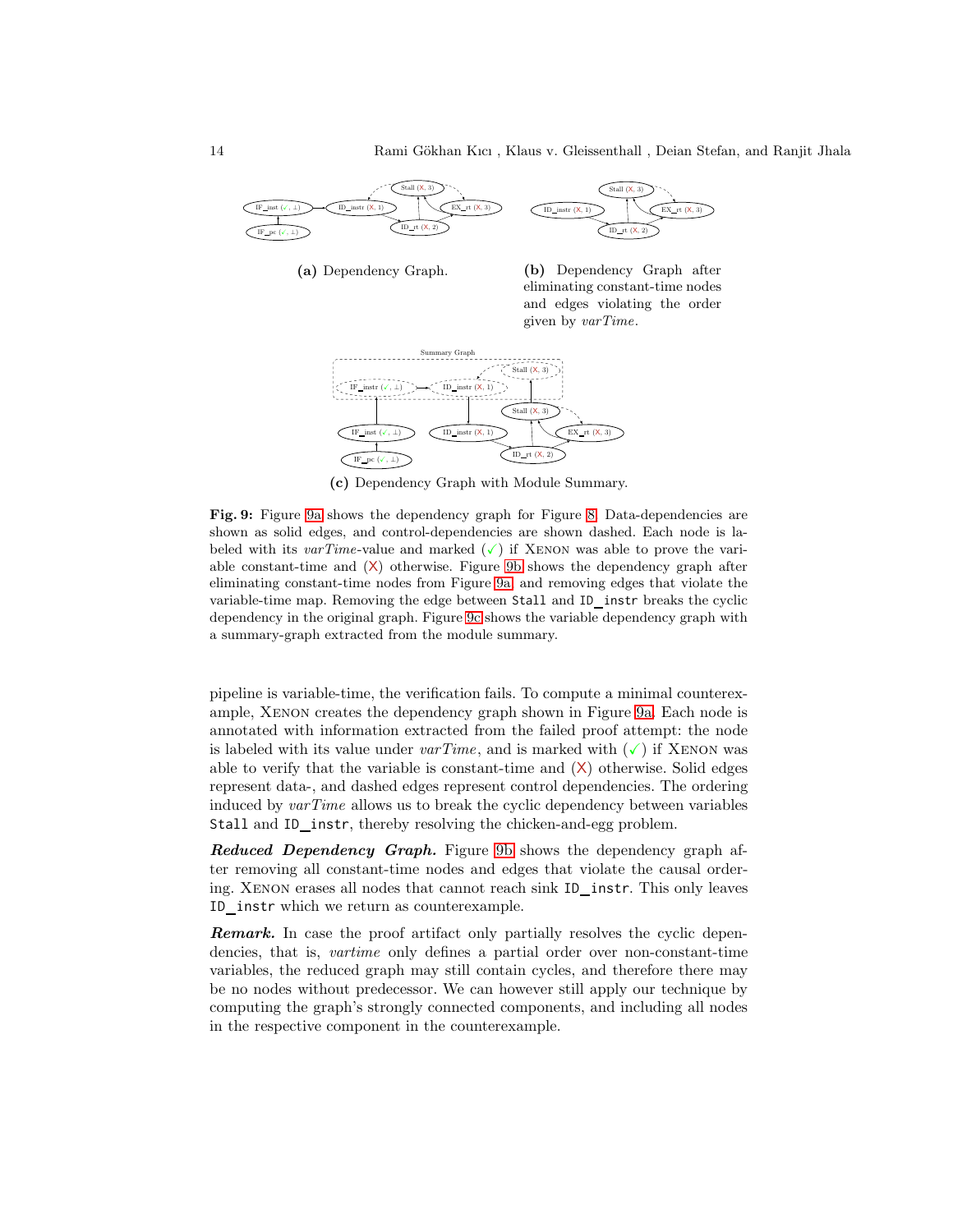#### <span id="page-14-0"></span>4.2 Assumption Synthesis

The previous step leaves us with a set of nodes Cex, which lost the constanttime property first. Since these nodes must have lost the constant-time property through a control dependency on a secret value, we can compute a set of variables Blame that are directly responsible: the immediate predecessors of Cex in the dependency graph with respect to a control dependency. Formally, for dependency graph  $G = (V, D \cup C)$ , we let  $B\text{LAME} \triangleq \{w \mid v \in \text{Cex} \land (w, v) \in C\}.$ To synthesize secrecy assumptions that remove the constant-time violation, we could directly assume that all nodes in Blame are public. But this is often a poor choice: variables in Blame can be defined deep inside the circuit, whereas we would like to phrase our assumptions in terms of externally visible input sources.

Finding Secrecy Assumptions via ILP. Instead, we compute a minimal set of assumptions close to the input sources via a reduction to Integer Linear Programming (ILP). To this end, we use a second proof artifact, a map secret that—similar to varTime—describes the temporal order in which the verifier determines variables have become *secret, i.e.*, ceased being public. Let  $G' =$  $(V', D' \cup C')$  be the reduced dependency graph with respect to *secret*, and let No  $\subseteq$  V' be a set of variables that the user chose to exclude from consideration. Xenon produces constraints on a new set of variables: two constraint variables  $m_{\nu} \in \{0, 1\}$  and  $p_{\nu} \in \{0, 1\}$ , for each program variable v, such that  $m_{\nu} = 1$ , if program variable v is marked public by an assumption, and  $p_v = 1$ , if v can be shown to be public, that is, it is either marked public, or all its predecessors are public. Then, Xenon produces the following set of constraints.

$$
m_{\nu} \geqslant p_{\nu}, \qquad \qquad \text{if } \nu \in V' \text{ , } pre(\nu, G') = \emptyset \quad (1)
$$

$$
m_{\nu} + \left(\frac{\sum_{w \in pre(\nu, G')} p_w}{\# pre(\nu, G')} \right) \geqslant p_{\nu} \quad \text{if } \nu \in V' \text{ , } pre(\nu, G') \neq \emptyset \quad (2)
$$
  

$$
p_{\nu} = 1 \qquad \qquad \text{if } \nu \in (\text{BLAME} \setminus \text{No}) \tag{3}
$$

$$
m_v = 0 \t\t if \t v \in No \t\t(4)
$$

Constraints (1) and (2) ensure that a variable is public, if either it is marked public, or all its predecessors in G′ are public. Constraint (3) ensures that all blamed variables that have not been excluded can be shown to be public, and finally, constraint (4) ensures that all excluded constraints are not marked. Let  $d(v, w)$  be a distance metric, *i.e.*, a function that maps pairs of nodes to the natural numbers. Then we want to solve the constraints using the following objective function that we wish to minimize, where for  $v \in V'$ , we define as weight the minimal distance from one of the source nodes  $w_v = (\arg \min_{i \in S_{RC}} d(in, v))$ :

$$
\sum_{v \in V'} w_v \mathfrak{m}_v. \tag{objective}
$$

A solution to the constraints defines a set of assumptions  $A = (FLUSH, PUB)$ , where we let  $FLUSH \triangleq \{v \in V' \mid m_v = 0, p_v = 0\}$  and  $PUB \triangleq \{v \in V' \mid m_v = 1\}.$ The constraints can be solved efficiently by an off-the-shelf ILP solver.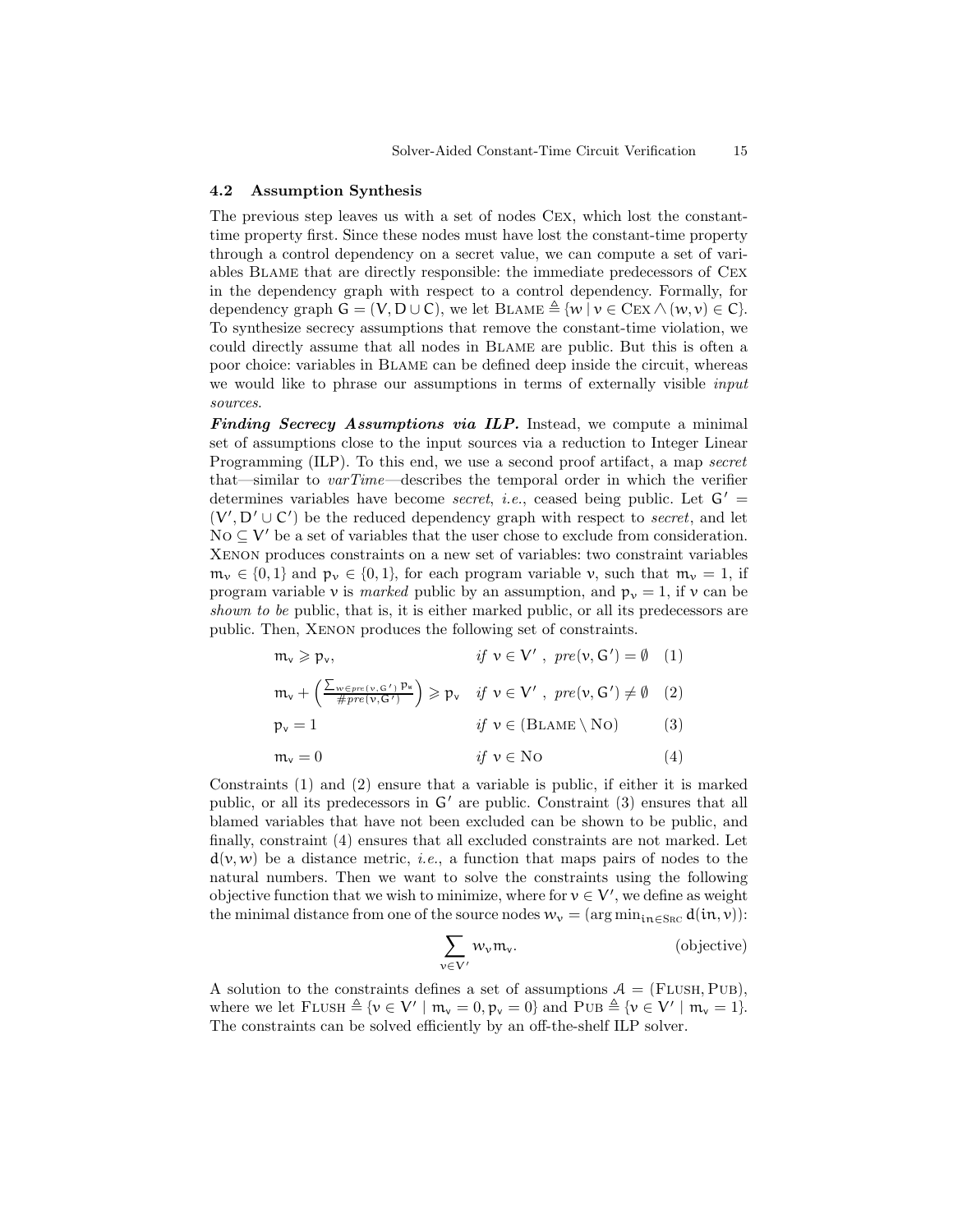**Example: Simplified Pipeline.** Consider again the simplified pipeline in Fig-ure [8.](#page-12-0) As we identified ID\_instr as the root cause in the previous step, we need to ensure that its blame-set consisting of all indirect influences is public. ID\_instr only depends on Stall, and therefore we add constraint  $p_{\text{Stall}} = 1$ . Since, all variables are secret  $(i.e.,$  we didn't make any public-assumptions yet), the reduced graph is equal to the original graph. For variables IF instr and ID instr, we get:  $m_{IF\_instr} + p_{IF\_pc} \geqslant p_{IF\_instr}$  and  $m_{ID\_Instr} + \frac{p_{IF\_instr} + p_{Stall}}{2} \geqslant p_{ID\_Instr}$ . We obtain the following objective function:  $m_{IF\_pc} + 2m_{IF\_instr} + 3m_{ID\_instr} + ...$ Sending the constraints to an ILP solver produces a solution, where  $m_{IF}$   $_{pc} = 1$ ,  $m_v = 0$ , for all variables  $v \neq I\mathsf{F}_P$ C, and  $p_v = 1$ , for all v. This corresponds to the following assumption set  $A \triangleq$  (Flush, {IF PC}), where Flush includes all variables except IF PC. This corresponds exactly to the desired minimal solution where we only mark IF pc as public. Note that our method does not necessarily result in all variables becoming public. We give an example in Appendix [A.](#page-25-0)

#### <span id="page-15-0"></span>4.3 Modular Assumption Synthesis

To avoid a blowup in constraint size, we want to avoid inlining instantiated modules. We therefore extract a dependency graph from the module summary: whenever the summary requires an input in to be public for an output out to be constant-time, we draw a control dependency between in and out. Whenever the summary requires an input in needs to be constant-time for an output out to be constant-time, we draw a data dependency. Finally, we insert the computed summary graph into the top level dependency graph, and connect the instantiation parameters to the graph's inputs and outputs.

**Example.** We modify Figure [8](#page-12-0) to factor out the updates to ID instrinto a separate module. Xenon computes the following summary invariant, from which we create the graph in Figure [9c:](#page-13-2)  $ct(IF \; instr) \wedge pub(Stall) \Rightarrow pub(ID \; instr).$ Since connecting the instantiated variables to the summary graph is equivalent to the original graph (Figure [9a\)](#page-13-0), our analysis returns the same result.

### 5 Implementation

Xenon is split into front-end and back-end. Our front-end translates Verilog to the IODINE intermediate representation  $\{IR\}$  [\[46\]](#page-22-3) and associates secrecy assumptions with input and output wires. Our back-end translates this annotated IR into verification conditions (Horn clauses); when verification fails, we generate counter examples and secrecy assumptions and present them to the user for feedback. We implement the back-end in roughly 9KLOC Haskell, using the liquid-fixpoint  $(0.8.0.2)$  [\[9\]](#page-20-8) and Z3  $(4.8.1)$  [\[35\]](#page-21-10) libraries for verification, and the GLPK (4.65) [\[7\]](#page-20-9) library for synthesizing assumptions by solving the ILP problem of § [4.](#page-11-1) Our tool and evaluation data sets (described next) are open source and available on GitHub.<sup>[5](#page-15-1)</sup>

<span id="page-15-1"></span><sup>5</sup> We omit the link for the double-blind review process.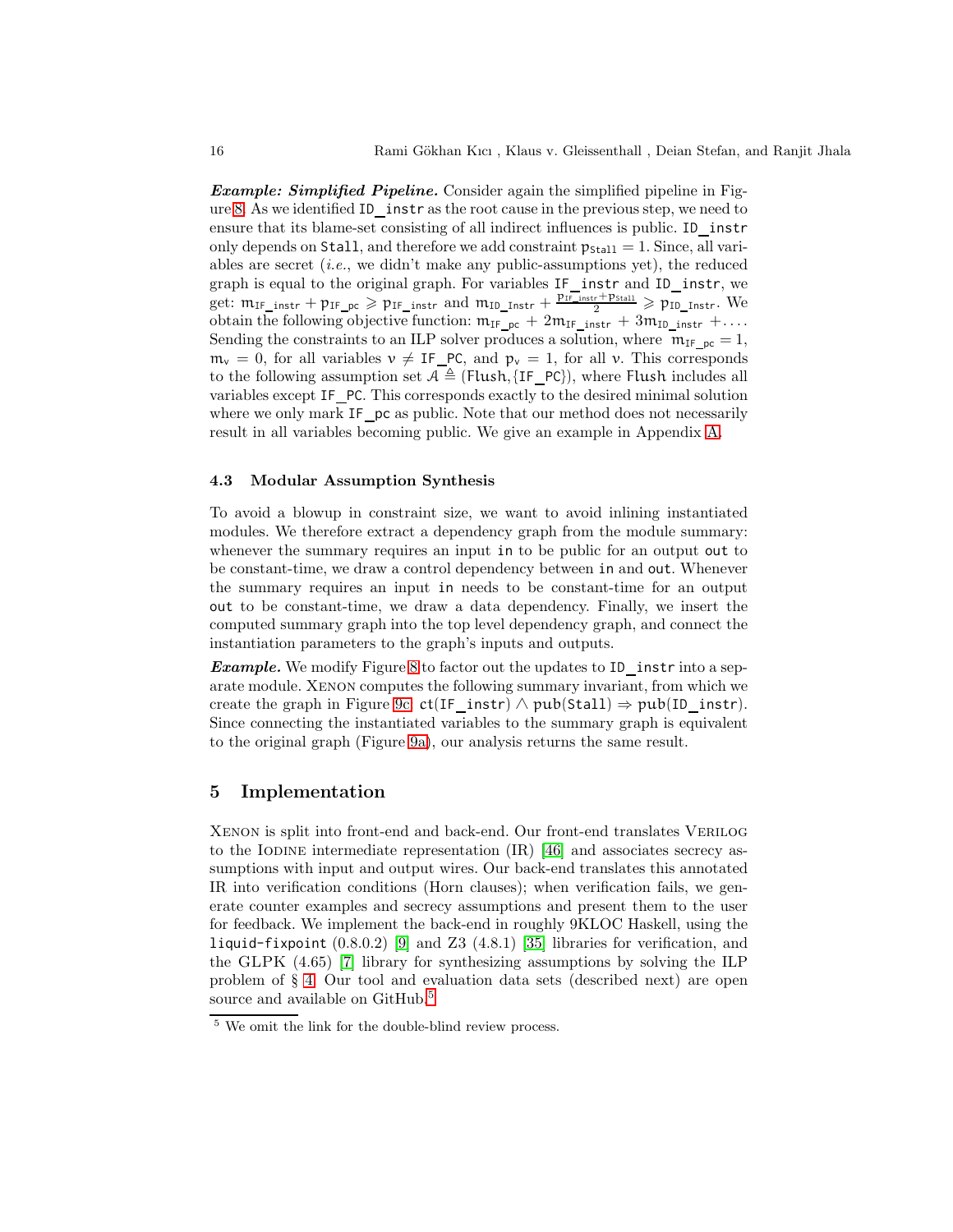<span id="page-16-1"></span>

| Name                 | #LOC  | $\#\text{Assum}$<br>$\#\text{flush}\,\#\text{public}$ |                 | CT           | Check(H:M:S) | Inlined Modular # Iter |             |          | CEX Sugg Accept<br>Ratio Ratio Ratio |
|----------------------|-------|-------------------------------------------------------|-----------------|--------------|--------------|------------------------|-------------|----------|--------------------------------------|
| MIPS [8]             | 447   | 28                                                    | $3\checkmark$   |              | 2.42         | 3.13                   |             |          | 3 2.50% 1.73% 83.33%                 |
| $RISC-V[6]$          | 514   | 10                                                    | 11 $\checkmark$ |              | 13.21        | 10.23                  |             |          | 5 16.24\% 3.98\% 46.90\%             |
| SHA-256 [11]         | 563   | 4                                                     | $3\checkmark$   |              | 7.21         | 8.90                   | $2^{\circ}$ |          | 4.28\% 3.57\% 100.00\%               |
| FPU [2]              | 1108  | 3                                                     | $\mathbf{1}$    | $\checkmark$ | 9.10         | 11.54                  |             |          | $0.33\%$ 0.26\% 100.00\%             |
| $ALU$ [5]            | 1327  |                                                       | $3\checkmark$   |              | 2.01         | 2.29                   |             |          | 2 0.88% 1.38% 75.00%                 |
| $FPU2$ [3]           | 272   | 24                                                    | $4 \times$      |              | 1.31         | 3.65                   |             |          |                                      |
| <b>RSA</b> [12]      | 855   | 29                                                    | 4               | х            | 2.87         | 1.51                   |             |          |                                      |
| AES-256 [10]         | 800   | $\Omega$                                              | $\Omega$        |              | 6:05:01.82   | 2.74                   |             |          |                                      |
| SCARV <sup>[4]</sup> | 8468  | 73                                                    | $54\checkmark$  |              | 14:20.93     | 8:35.46                | 34          | $9.08\%$ | 5.68\% 84.80\%                       |
| Total                | 14354 | 159                                                   | 89              |              | 6:20:00.88   | 9:19.45                |             |          | 47 5.55%* 2.77%* 81.67%*             |

Table 1: #LOC is the number of lines of Verilog code (without comments or empty lines), #Assum is the number of assumptions; flush and public are sizes of the sets Flush and Pub respectively, CT shows if the program is constant-time, Check is the time Xenon took to check the program; Inlined and Modular represent inlining module instances and using module summaries respectively.  $#$  Iter is the number of times the user has to invoke Xenon to verify the benchmark starting with an empty set of assumptions; CEX Ratio is the average ratio of the number of identifiers in the counterexample to all variable-time identifiers in a given iteration; Sugg Ratio is the average ratio of the number of secrecy assumptions that Xenon suggests to all secret variables in a given iteration, and Accept Ratio is the average ratio of the suggested assumptions accepted by the user. In the Total row, we use \* to denote averages instead of sums. We do not run error localization on FPU2 and RSA because they are variable-time; AES-256 does not need any assumptions.

## <span id="page-16-0"></span>6 Evaluation

We evaluate XENON by asking the following questions:

- ▶ Q1: Are constant-time counterexamples effective at localizing the cause of verification failures?
- ▶ Q2: Are the secrecy assumptions suggested by XENON useful?
- ► Q3: What is the combined effect of counterexamples and secrecy assumption generation on the verification effort?
- ▶ **Q4:** Do module summaries improve scalability?

To answer questions Q1 and Q2, we use Xenon to recover the assumptions for the benchmark suite from [\[46\]](#page-22-3). These benchmarks include a MIPS and RISC-V core, ALU and FPU modules, and RSA and SHA-256 crypto modules. To evaluate questions Q3 and Q4, we evaluate Xenon on two challenging new benchmarks, the SCARV "side-channel hardened RISC-V" processor [\[4\]](#page-20-5) whose size exceeds the largest benchmark from [\[46\]](#page-22-3) by a factor of 10, and a highly modular AES-256 implementation [\[10\]](#page-20-6).

**Summary.** XENON's counterexample synthesis dramatically reduces the number of potential error locations users have to manually inspect (6% of its original size) and most of Xenon's assumption suggestions are accepted by the user (on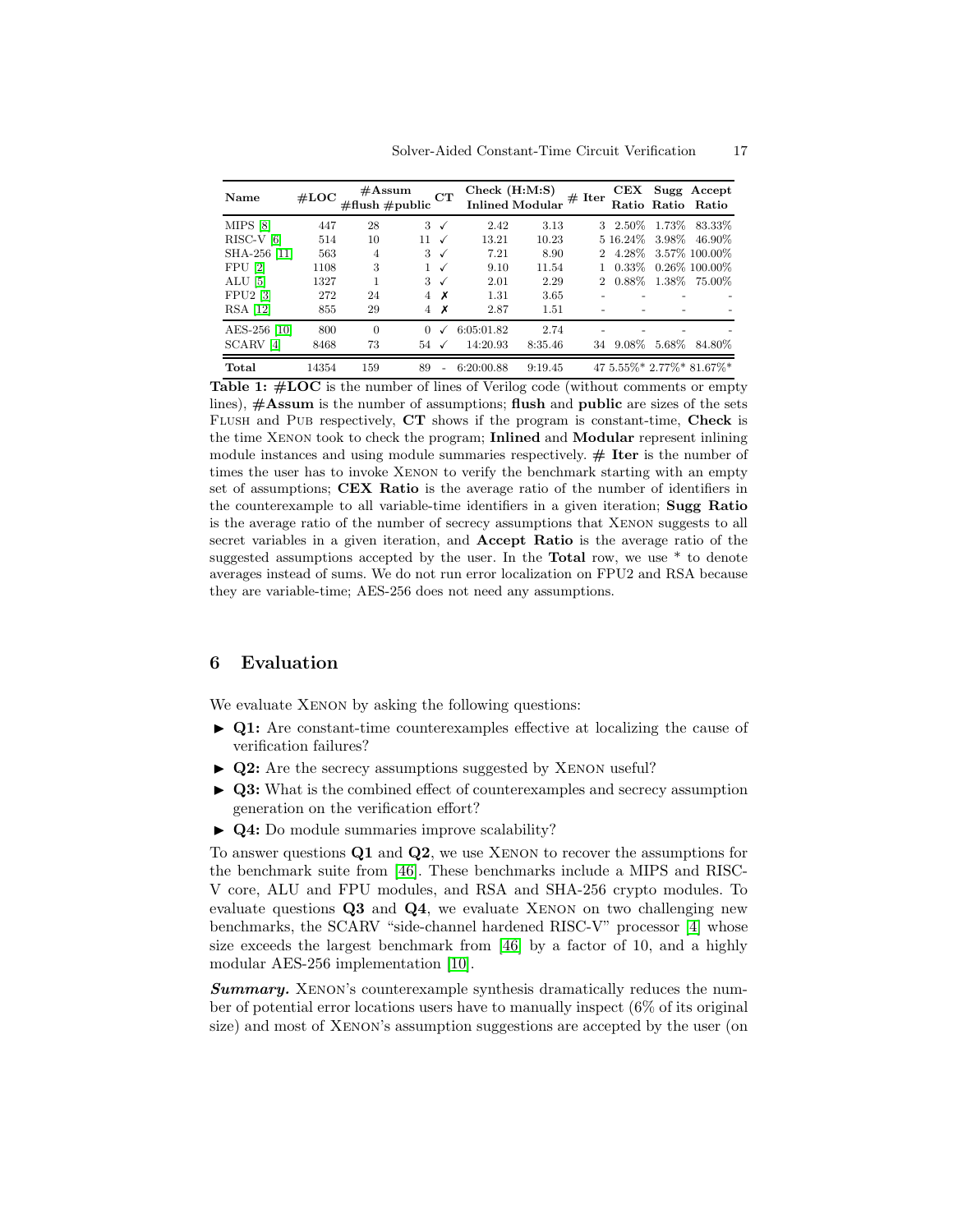average 81.67%). Module summaries are key to reducing verification times for certain hardware designs (e.g., for AES-256 crypto core summaries reduced the verification time from six hours to a three seconds). We find the counterexamples and secrecy assumptions suggested by Xenon to be crucial to reducing the human-in-the-loop time from days to (at worst) hours.

**Experimental Setup.** We run all experiments on a 1.9GHz Intel Core i7-8650U machine with 16 GB of RAM, running Ubuntu 20.04 with Linux kernel 5.4.

Methodology. For every benchmark, we start with an empty set of secrecy assumptions and run XENON repeatedly to recover the missing assumptions needed to verify the benchmark. We collect the following information after every invocation of the tool: the total number of variables that are variable-time and secret; the size of the counterexamples measured by the number of variables they contain; the number of assumptions Xenon suggests, and the number of assumptions we reject during each iteration; finally, we record the number of times we invoke Xenon to complete each verification task. With all the assumptions in place, we measure the time it takes for the tool to verify each benchmark; we report the median of thirty runs for all but the non-modular (inlined) AES benchmark, for which—due to its size—we report the median of three runs.

Q1: Error Localization. To understand whether our counterexample generation is effective at localizing the cause of verification failures, we compare the number of variables in the counterexample to the total number of non-constanttime variables. The **CEX Ratio** column Table [1](#page-16-1) reports the average ratio per iteration. On average, we observe that less than  $6\%$  of non-constant-time variables are included in the counterexample. Since the total number of non-constant-time variables is typically on the order of hundreds  $(e.g., the median (and genomean)$ number of non-constant-time variables across all benchmarks and iteration is 97 (94)), this dramatically reduces the number of variables the developer has to inspect in order to understand the violation. For the benchmarks that were variable time, the counterexamples also precisely pinpointed where in the circuit the constant-time property was violated. For example, in the FPU2 benchmark Xenon included the state register in its third iteration counterexample. This register indicates when the FPU's output is ready. Inspecting the register's blame-set (similar to the process described in § [2.3\)](#page-5-0) revealed that its value is set depending on whether one of the operands to the division operation is NaN and thus the FPU clearly leaks information about its operands.

**Q2: Identifying Secrecy Assumptions.** To assess the quality of secrecy assumptions suggested by XENON, we record the number of suggestions that the user accepts (useful suggestions) and the ratio of suggestions to the total number of secret variables the user would otherwise have to inspect manually. We find that most (on average 81.67%) of Xenon's suggestions are useful, reported in the Accept Ratio column of Table [1.](#page-16-1) Moreover, we observe that the number of variables included in the counterexamples is relatively small (Sugg Ratio column); on average, we only had to inspect 2.77% of the secret variables.

Q3: Verification Effort. Finally, as a rough measure of the overall verification effort, we count the number of user interactions, *i.e.*, the number of times we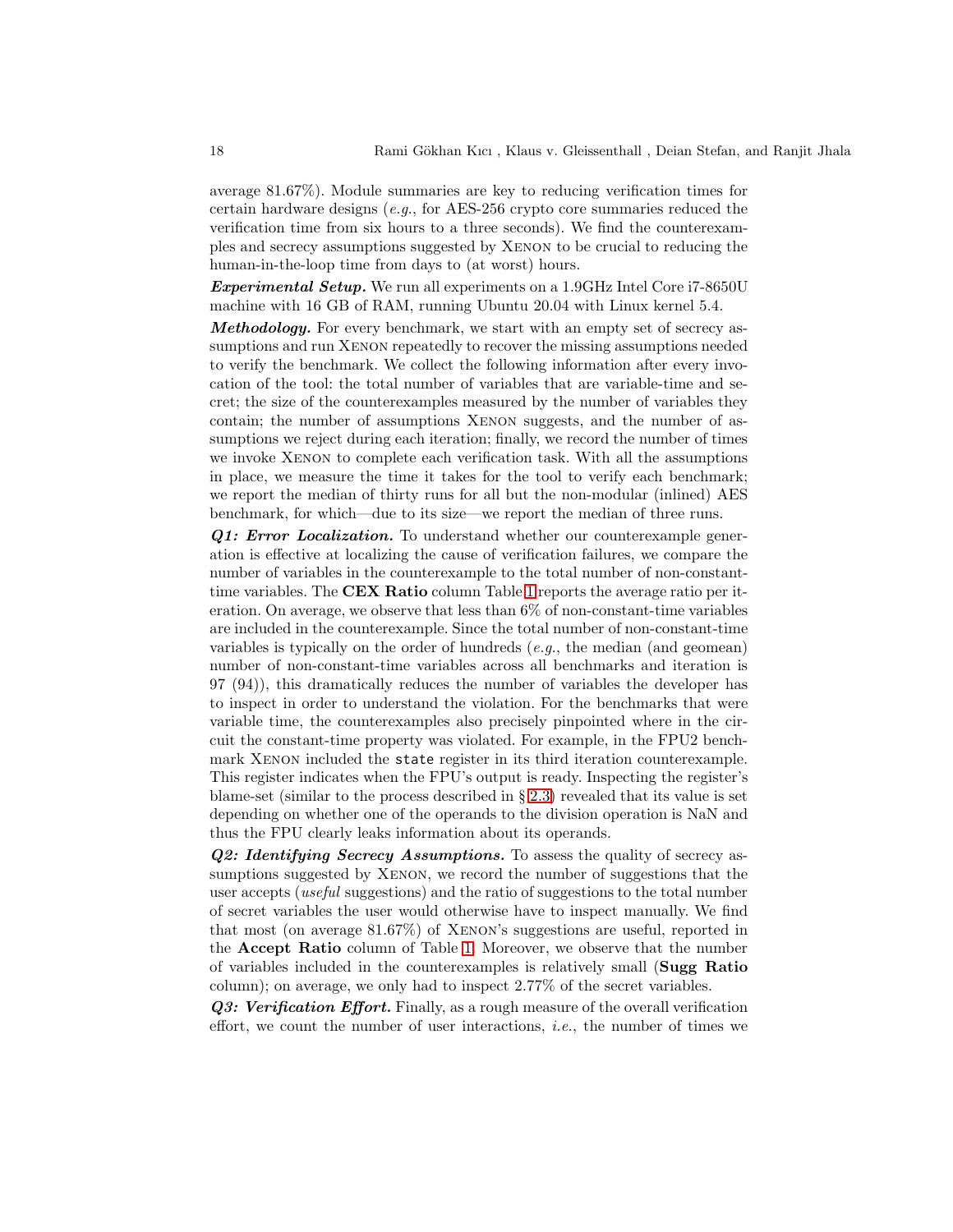invoked Xenon after modifying our set of secrecy assumptions. Verifying the largest benchmark from [\[46\]](#page-22-3), the Yarvi RISC-V core [\[6\]](#page-20-10) took five invocations over several minutes. The final assumptions we arrived at were the same as the assumptions manually identified by the authors of IODINE in  $[46]$ ; they, however, took multiple days to identify these assumptions and verify this core [\[52\]](#page-22-6). Verifying the SCARV core took thirty four iterations and roughly three hours; this core is considerably larger (roughly  $10\times$ ) than the YARVI RISC-V core and, we think, beyond what would possible with tools like IODINE, which rely on manual annotations and error localization. Indeed, we found the error localization and assumption inference to be especially useful in narrowing our focus and understanding to small parts of the core and avoid the need to understand complex implementation details irrelevant to the analysis.

Q4: Scalability. To evaluate how module summaries affect the scalability, we compare the time it takes to verify (or show variable-time) a program with and without module summaries. Columns **Inlined** and **Modular** of Table [1](#page-16-1) gives the run times of Xenon with inlining (no summaries) and module summaries, respectively. On the IODINE benchmarks (the first seven benchmarks), we observe that module summaries don't meaningfully speed up verification. Indeed, on average, module summaries only reduce the size of the query sent to our solver by roughly 5% on these benchmarks. On the more complex AES-256 and SCARV benchmarks, however, we see the benefit of module summaries. For AES-256, using module summaries reduces the query size by 99.7%, from 391.3MB to 1.2MB, which, in turn, reduces the verification time by three orders of magnitude—from six hours to three seconds. Module summaries allow Xenon to exploit the core's modular design, i.e., AES-256's multiple and nested instantiations of the same modules (see Figure [5\)](#page-7-0). For SCARV, summaries reduce the query size by 41%, and speed up the verification time by 40%. Though this reduction is not as dramatic as the AES-256 case, the speedup did improve Xenon's interactivity.

# 7 Related Work

**Verifying Leakage Freedom.** There are various techniques, such as  $ct$ -verif [\[16\]](#page-20-16), [\[21\]](#page-21-5), and CT-Wasm [\[74\]](#page-23-6), that verify constant-time execution of software, and quantify leakage through timing and cache side-channels [\[13,](#page-20-17) [14,](#page-20-18) [39,](#page-22-7) [56,](#page-22-8) [68,](#page-23-7) [79\]](#page-24-4). However, their analyses do not directly apply to our setting: They consider straight-line, sequential code, unlike the highly parallel nature of hardware. There are many techniques for verifying *information flow* properties of hard-ware. Kwon et al. [\[55\]](#page-22-9) prove information flow safety of hardware for policies that allow explicit declassification and are expressed over streams of input data. SecVerilog [\[80\]](#page-24-3) and Caisson [\[57\]](#page-22-4) use information flow types to ensure that generated circuits are secure. GLIFT [\[71,](#page-23-5) [72\]](#page-23-8) tracks the flow of information at the gate level to eliminate timing channels. Other techniques such as HyperFlow [\[41\]](#page-22-10), GhostRider [\[58\]](#page-22-11) and Zhang et al. [\[79\]](#page-24-4) take the hardware and software co-design approach to obtain end-to-end guarantees. dudect [\[66\]](#page-23-9), detects end-to-end timing variabilities across the stack via a black-box technique based on statistical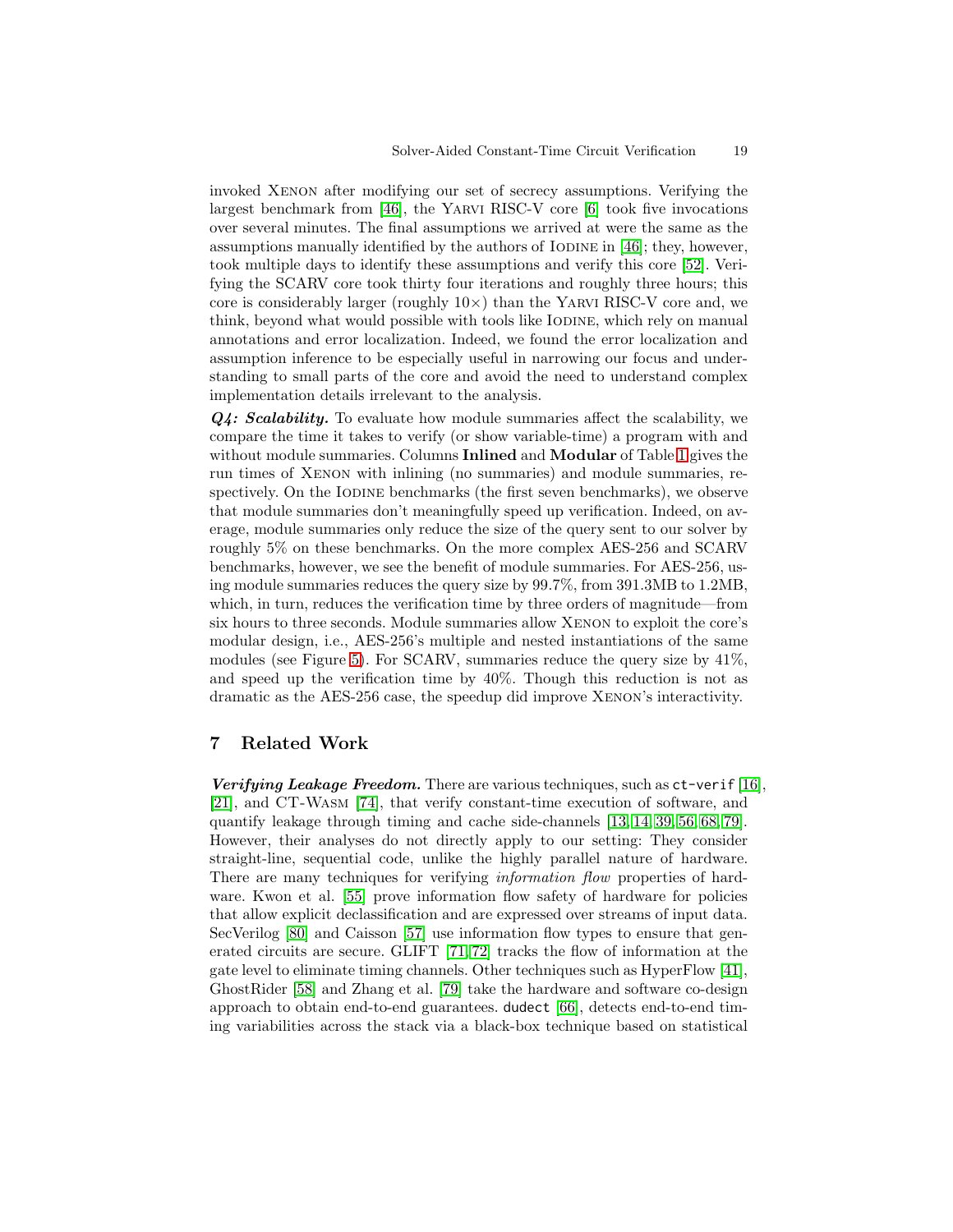measurements. Iodine [\[46\]](#page-22-3), like Xenon, focuses on clock-precise constant-time execution, not information flow. Unlike Xenon, none of these methods provides help in elucidating secrecy assumptions, in case the verification fails—a feature we found essential in scaling our analysis to larger benchmarks. We see the techniques presented in this paper as complementary and would like to explore their potential for scaling existing verification methods for hardware and software.

Fault Localization. There are several approaches to help developers localize the root causes of software bugs [\[75\]](#page-24-5). Logic-based fault localization techniques [\[30,](#page-21-11) [40,](#page-22-12) [50,](#page-22-13) [51\]](#page-22-14) are the closest line of work to ours. For example, BugAssist [\[50\]](#page-22-13) uses a MAXSAT solver to compute the maximal set of statements that may cause the failure given a failed error trace of a C program. Xenon is similar in that we phrase localization as an optimization problem, allowing the use of ILP to locate the possible cause of a non-constant-time variable. However, Xenon focuses on constant-time, which is a relational property, and hardware which has a substantially different execution model.

Synthesizing Assumptions. Our approach to synthesizing secrecy assumptions is related to work on precondition synthesis for memory safety. Data-driven precondition inference techniques such as [\[43,](#page-22-15) [44,](#page-22-16) [62,](#page-23-10) [69,](#page-23-11) [70\]](#page-23-12), unlike Xenon, require positive and negative examples to infer preconditions. Xenon's synthesis technique is an instance of abductive inference, which has been previously used to triage analysis reports by allowing the user to interactively determine the preconditions under which a program is safe or unsafe [\[36\]](#page-21-12) or to identify the most general assumptions or context under which a given module can be verified safe [\[26,](#page-21-13)[37,](#page-21-14)[38,](#page-22-17)[45\]](#page-22-18). Unlike the above, our abduction strategy is tailored to the relational constant-time property. Furthermore, Xenon uses information from the verifier to ensure that the user interaction loop only invokes the ILP solver (not the slower Horn-clause verifier), yielding a rapid cycle that pinpoints the assumptions under which a circuit is constant-time. In future work, we would like to see, if ideas introduced in Xenon can be applied to localization, explanation and verification of other classes of correctness or security properties.

Modular Verification of Software and Hardware. XENON exploits modularity to verify large circuits by composing summaries of the behaviors of smaller sub-components of those circuits. This is a well-know idea in verification; for example, [\[67\]](#page-23-13) shows how to perform dataflow analysis of large programs by computing procedure summaries, and Houdini [\[42\]](#page-22-19) shows how to verify programs by automatically synthesizing pre- and post- conditions summarizing the behaviors of individual procedures. On the hardware side, model checkers like Mocha [\[17\]](#page-20-19) and SMV [\[59\]](#page-23-14) use rely-guarantee reasoning to perform modular verification. Kami [\[29\]](#page-21-15) and [\[73\]](#page-23-15) develops a compositional hardware verification methodology using the Coq proof assistant. However, the above require the user to provide module interface abstractions. There are some approaches that synthesize such abstractions in an counterexample guided fashion [\[48,](#page-22-20)[81\]](#page-24-6). All focus on functional verification of properties of a single run, and do not support abstractions needed to reason about timing-channels which require relational hyperproperties [\[31\]](#page-21-16).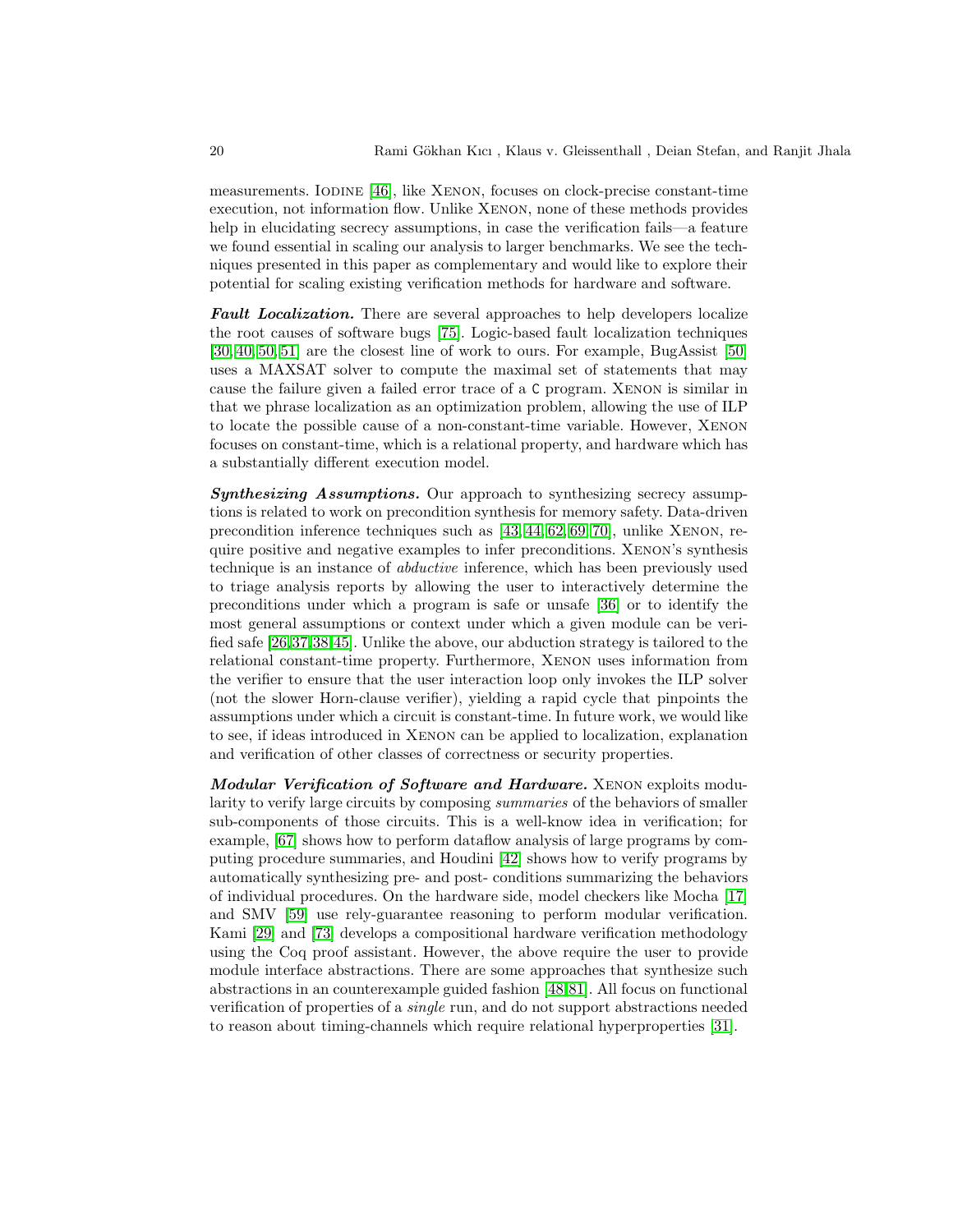### <span id="page-20-0"></span>References

- <span id="page-20-12"></span>1. BearSSL - constant-time crypto. <https://www.bearssl.org/constanttime.html>. (Accessed on 08/19/2020).
- 2. fpga\_mc/fpu at master · monajalal/fpga\_mc · github. [https://github.com/monajalal/fpga](https://github.com/monajalal/fpga_mc/tree/master/fpu) mc/tree/master/fpu. (Accessed on 08/16/2020).
- <span id="page-20-14"></span><span id="page-20-5"></span>3. Github - dawsonjon/fpu: synthesiseable ieee 754 floating point library in verilog. <https://github.com/dawsonjon/fpu>. (Accessed on 08/16/2020).
- 4. Github scarv/scarv-cpu: Scarv: a side-channel hardened risc-v platform. <https://github.com/scarv/scarv-cpu>. (Accessed on 08/16/2020).
- <span id="page-20-13"></span><span id="page-20-10"></span>5. Github - scarv/xcrypto: Xcrypto: a cryptographic ise for risc-v. <https://github.com/scarv/xcrypto>. (Accessed on 08/19/2020).
- 6. Github tommythorn/yarvi: Yet another risc-v implementation. <https://github.com/tommythorn/yarvi>. (Accessed on 08/16/2020).
- <span id="page-20-9"></span>7. Glpk - gnu project - free software foundation (fsf). <https://www.gnu.org/software/glpk/>. (Accessed on 08/10/2020).
- <span id="page-20-7"></span>8. iodine/benchmarks/472-mips-pipelined at master · gokhankici/iodine · github. <https://github.com/gokhankici/iodine/tree/master/benchmarks/472-mips-pipelined>. (Accessed on 08/16/2020).
- <span id="page-20-8"></span><span id="page-20-6"></span>9. liquid-fixpoint: Horn clause constraint solving for liquid types. <https://github.com/ucsd-progsys/liquid-fixpoint>. Accessed: 2018-08-29.
- 10. Overview :: AES :: OpenCores. [https://opencores.org/projects/tiny](https://opencores.org/projects/tiny_aes) aes. (Accessed on 08/05/2020).
- <span id="page-20-11"></span>11. Overview :: Sha cores :: Opencores. [https://opencores.org/projects/sha](https://opencores.org/projects/sha_core) core. (Accessed on 08/16/2020).
- <span id="page-20-15"></span>12. Rsa4096/modexp 2.0 at master · fatestudio/rsa4096 · github. [.](https://github.com/fatestudio/RSA4096/tree/master/ModExp%202.0) (Accessed on 08/16/2020).
- <span id="page-20-18"></span><span id="page-20-17"></span>13. TIS-CT. [http://trust-in-soft.com/tis-ct/.](http://trust-in-soft.com/tis-ct/)
- 14. J Bacelar Almeida, Manuel Barbosa, Jorge S Pinto, and B´arbara Vieira. Formal verification of side-channel countermeasures using self-composition. In Science of Computer Programming, 2013.
- <span id="page-20-1"></span>15. José Bacelar Almeida, Manuel Barbosa, Gilles Barthe, François Dupressoir, and Michael Emmi. Verifying constant-time implementations. In USENIX Security Symposium, 2016.
- <span id="page-20-16"></span>16. José Bacelar Almeida, Manuel Barbosa, Gilles Barthe, François Dupressoir, and Michael Emmi. Verifying constant-time implementations. In USENIX Security, 2016.
- <span id="page-20-19"></span>17. Rajeev Alur and Thomas A. Henzinger. Reactive modules. Formal Methods Syst. Des.,  $15(1):7-48$ , 1999.
- <span id="page-20-2"></span>18. Marc Andrysco, David Kohlbrenner, Keaton Mowery, Ranjit Jhala, Sorin Lerner, and Hovav Shacham. On subnormal floating point and abnormal timing. In  $S\&P$ , 2015.
- <span id="page-20-3"></span>19. Marc Andrysco, Andres Nötzli, Fraser Brown, Ranjit Jhala, and Deian Stefan. Towards verified, constant-time floating point operations. In Proceedings of the ACM SIGSAC Conference on Computer and Communications Security. ACM, 2018.
- <span id="page-20-4"></span>20. Manuel Barbosa, Gilles Barthe, Karthikeyan Bhargavan, Bruno Blanchet, Cas Cremers, Kevin Liao, and Bryan Parno. SoK: Computer-aided cryptography. In IEEE Symposium on Security and Privacy, 2021.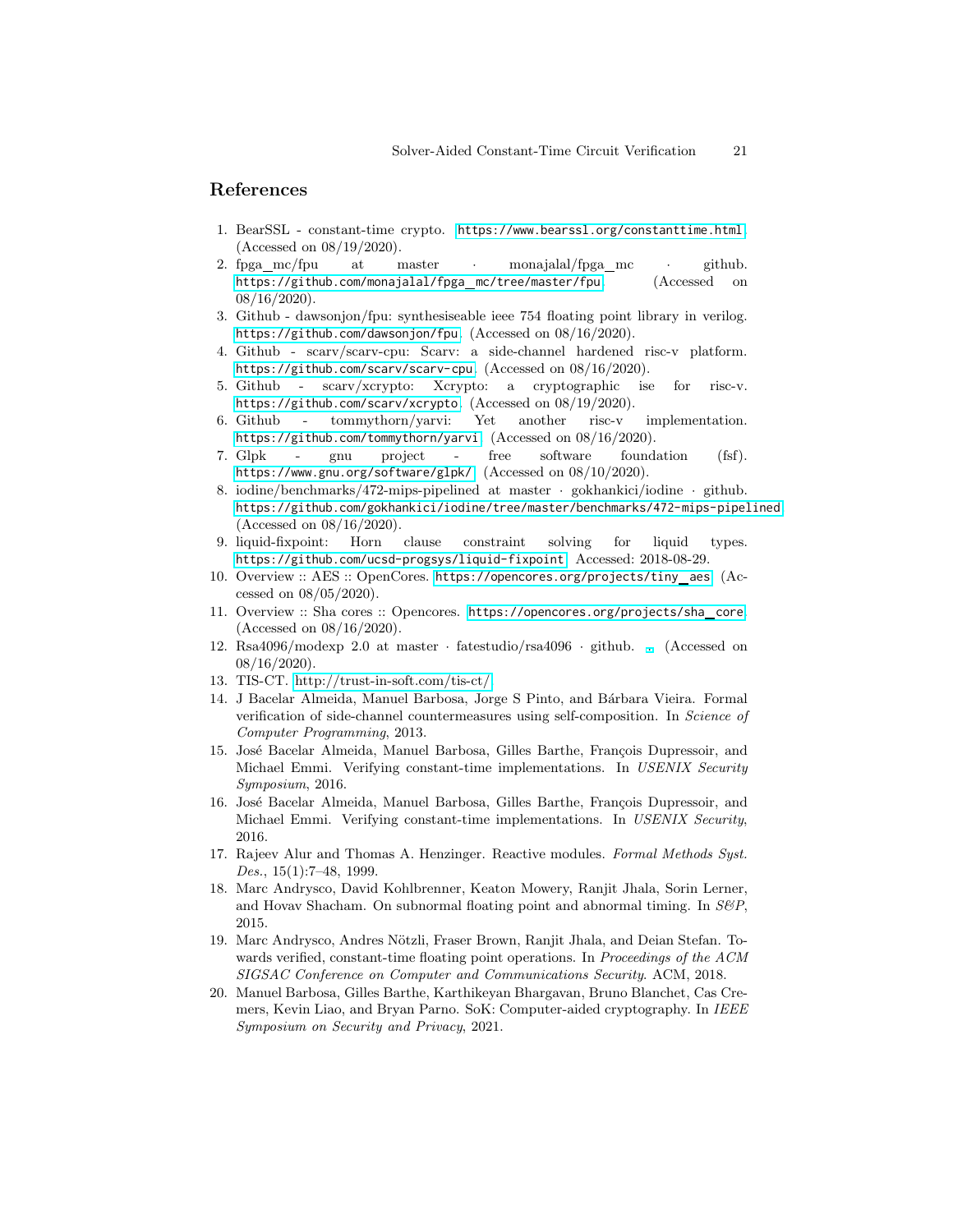- <span id="page-21-5"></span>21. Gilles Barthe, Gustavo Betarte, Juan Campo, Carlos Luna, and David Pichardie. System-level non-interference for constant-time cryptography. In Proceedings of the ACM SIGSAC Conference on Computer and Communications Security. ACM, 2014.
- <span id="page-21-9"></span><span id="page-21-1"></span>22. Daniel J. Bernstein. Cache-timing attacks on AES. Technical report, 2005.
- <span id="page-21-4"></span>23. Nikolaj Bjørner, Arie Gurfinkel, Ken McMillan, and Andrey Rybalchenko. Horn clause solvers for program verification. In Fields of Logic and Computation. 2015.
- 24. Ferdinand Brasser, Urs Müller, Alexandra Dmitrienko, Kari Kostiainen, Srdjan Capkun, and Ahmad-Reza Sadeghi. Software grand exposure:SGX cache attacks are practical. In Workshop on Offensive Technologies, 2017.
- <span id="page-21-0"></span>25. David Brumley and Dan Boneh. Remote timing attacks are practical. Computer Networks, 2005.
- <span id="page-21-13"></span><span id="page-21-8"></span>26. Cristiano Calcagno, Dino Distefano, Peter W. O'Hearn, and Hongseok Yang. Compositional Shape Analysis by Means of Bi-Abduction. 58(6):26:1–26:66.
- 27. Sunjay Cauligi, Craig Disselkoen, Klaus von Gleissenthall, Dean Tullsen, Deian Stefan, Tamara Rzk, and Gilles Barthe. Constant-time foundations for the new Spectre era. In Programming Language Design and Implementation (PLDI). ACM SIGPLAN, 2020.
- <span id="page-21-6"></span>28. Sunjay Cauligi, Gary Soeller, Brian Johannesmeyer, Fraser Brown, Riad S. Wahby, John Renner, Benjamin Gregoire, Gilles Barthe, Ranjit Jhala, and Deian Stefan. FaCT: A dsl for timing-sensitive computation. In Programming Language Design and Implementation (PLDI). ACM SIGPLAN, 2019.
- <span id="page-21-15"></span>29. Joonwon Choi, Muralidaran Vijayaraghavan, Benjamin Sherman, Adam Chlipala, and Arvind. Kami: A Platform for High-Level Parametric Hardware Specification and Its Modular Verification. In International Conference on Functional Programming (ICFP). ACM SIGPLAN, 2017.
- <span id="page-21-11"></span>30. Jürgen Christ, Evren Ermis, Martin Schäf, and Thomas Wies. Flow-sensitive fault localization. Lecture Notes in Computer Science Verification, Model Checking, and Abstract Interpretation, pages 189–208, 2013.
- <span id="page-21-16"></span>31. Michael R. Clarkson and Fred B. Schneider. Hyperproperties. Journal of Computer Security, 2010.
- <span id="page-21-3"></span>32. Shaanan Cohney, Andrew Kwong, Shahar Paz, Daniel Genkin, Nadia Heninger, Eyal Ronen, and Yuval Yarom. Pseudorandom black swans: Cache attacks on CTR DRBG. In 2020 IEEE Symposium on Security and Privacy (SP). IEEE, 2020.
- <span id="page-21-2"></span>33. Fergus Dall, Gabrielle De Micheli, Thomas Eisenbarth, Daniel Genkin, Nadia Heninger, Ahmad Moghimi, and Yuval Yarom. CacheQuote: Efficiently recovering long-term secrets of SGX EPID via cache attacks. IACR Transactions on Cryptographic Hardware and Embedded Systems, 2018(2), May 2018.
- <span id="page-21-7"></span>34. Lesly-Ann Daniel, Sébastien Bardin, and Tamara Rezk. BINSEC/REL: Efficient relational symbolic execution for constant-time at binary-level. In IEEE Symposium on Security and Privacy, 2020.
- <span id="page-21-12"></span><span id="page-21-10"></span>35. Leonardo de Moura and Nikolaj Bjørner. Z3: An efficient SMT solver. In TACAS, 2008.
- 36. Isil Dillig, Thomas Dillig, and Alex Aiken. Automated error diagnosis using abductive inference. In Proceedings of the 33rd ACM SIGPLAN Conference on Programming Language Design and Implementation, PLDI '12, pages 181–192. Association for Computing Machinery.
- <span id="page-21-14"></span>37. Isil Dillig, Thomas Dillig, Boyang Li, and Ken McMillan. Inductive invariant generation via abductive inference. SIGPLAN Not., 48(10):443–456, October 2013.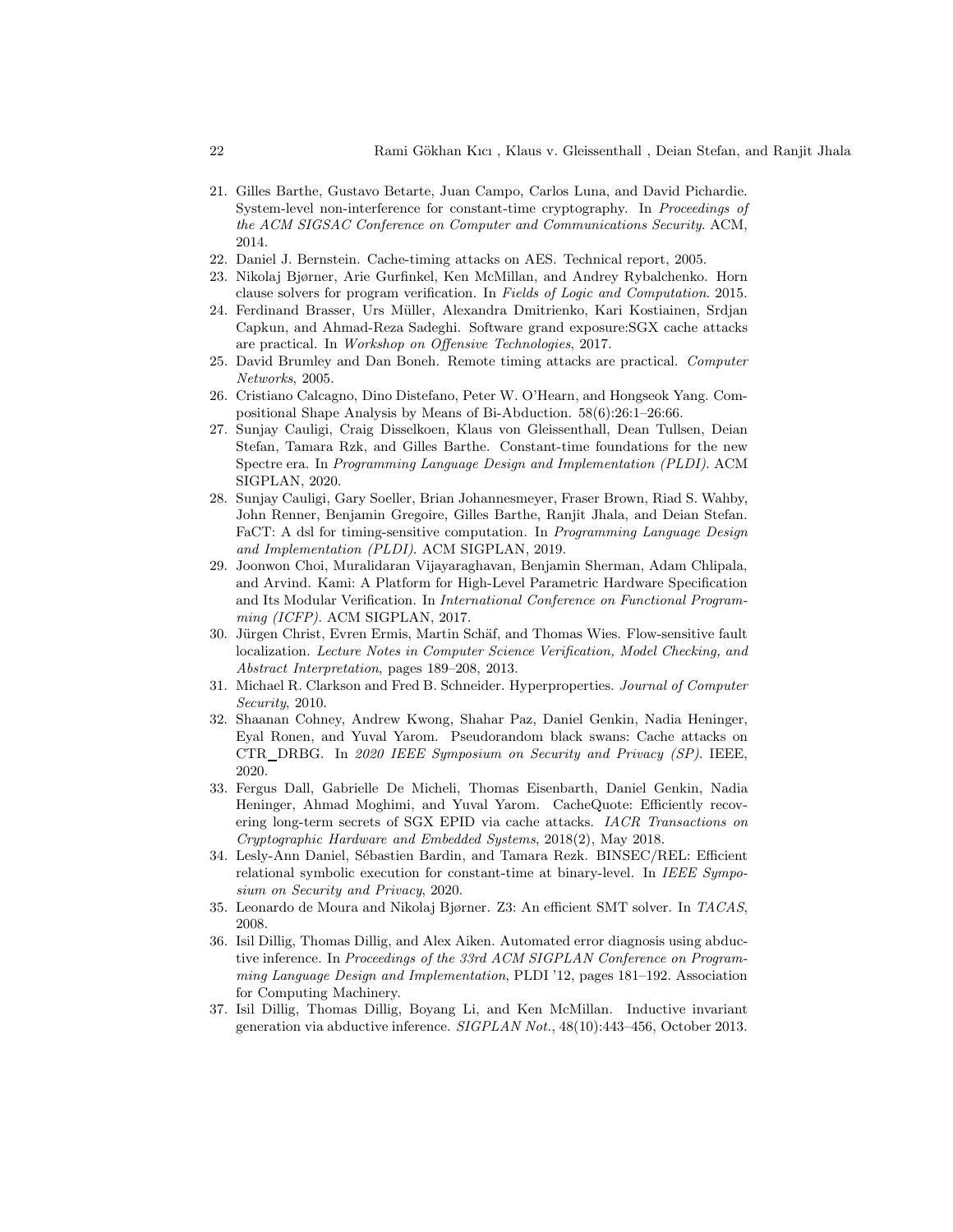- <span id="page-22-17"></span><span id="page-22-7"></span>38. Isil Dillig, Thomas Dillig, Boyang Li, Ken McMillan, and Mooly Sagiv. Synthesis of circular compositional program proofs via abduction. 19(5):535–547.
- 39. Goran Doychev, Dominik Feld, Boris Köpf, Laurent Mauborgne, and Jan Reineke. Cacheaudit: A tool for the static analysis of cache side channels. In USENIX Security, 2013.
- <span id="page-22-12"></span>40. Evren Ermis, Martin Schäf, and Thomas Wies. Error invariants. FM 2012: Formal Methods Lecture Notes in Computer Science, pages 187–201, Aug 2012.
- <span id="page-22-10"></span>41. Andrew Ferraiuolo, Mark Zhao, Andrew C Myers, and G Edward Suh. Hyperflow: A processor architecture for nonmalleable, timing-safe information flow security. In SIGSAC, 2018.
- <span id="page-22-19"></span>42. Cormac Flanagan and K Rustan M Leino. Houdini, an Annotation Assistant for ESC/Java. pages 500–517. Springer, Berlin, Heidelberg.
- <span id="page-22-15"></span>43. Pranav Garg, Christof Löding, P. Madhusudan, and Daniel Neider. Ice: A robust framework for learning invariants. Computer Aided Verification Lecture Notes in Computer Science, pages 69–87, 2014.
- <span id="page-22-16"></span>44. Pranav Garg, Daniel Neider, P. Madhusudan, and Dan Roth. Learning invariants using decision trees and implication counterexamples. In Principles of Programming Languages, POPL '16. ACM.
- <span id="page-22-18"></span>45. Roberto Giacobazzi. Abductive analysis of modular logic programs. In Proceedings of the 1994 International Symposium on Logic Programming, ILPS '94, pages 377– 391. MIT Press.
- <span id="page-22-3"></span>46. Klaus V. Gleissenthall, Rami Gökhan Kici, Deian Stefan, and Ranjit Jhala. IO-DINE: Verifying constant-time execution of hardware. In USENIX Conference on Security Symposium, 2019.
- <span id="page-22-20"></span><span id="page-22-5"></span>47. Michael J. C. Gordon. The semantic challenge of verilog hdl. In LICS, 1995.
- 48. Anubhav Gupta, Kenneth L. McMillan, and Zhaohui Fu. Automated assumption generation for compositional verification. Formal Methods Syst. Des., 32(3):285– 301, 2008.
- <span id="page-22-2"></span>49. Andreas Haeberlen, Benjamin C. Pierce, and Arjun Narayan. Differential privacy under fire. In David Wagner, editor, USENIX Security, 2011.
- <span id="page-22-13"></span>50. Manu Jose and Rupak Majumdar. Bug-assist: Assisting fault localization in ANSIc programs. In Ganesh Gopalakrishnan and Shaz Qadeer, editors, Computer Aided Verification, Lecture Notes in Computer Science, pages 504–509. Springer.
- <span id="page-22-14"></span>51. Manu Jose and Rupak Majumdar. Cause clue clauses. Proceedings of the 32nd ACM SIGPLAN conference on Programming language design and implementation - PLDI 11, 2011.
- <span id="page-22-6"></span><span id="page-22-0"></span>52. Rami Gökhan Kici. Personal communication, August 2020.
- 53. Paul C Kocher. Timing attacks on implementations of Diffie-Hellman, RSA, DSS, and other systems. In CRYPTO, 1996.
- <span id="page-22-1"></span>54. David Kohlbrenner and Hovav Shacham. On the effectiveness of mitigations against floating-point timing channels. In USENIX Security, 2017.
- <span id="page-22-9"></span>55. Hyoukjun Kwon, William Harris, and Hadi Esameilzadeh. Proving flow security of sequential logic via automatically-synthesized relational invariants. In CSF, 2017.
- <span id="page-22-8"></span>56. Adam Langley. ctgrind: Checking that functions are constant time with valgrind. [https://github.com/agl/ctgrind/.](https://github.com/agl/ctgrind/)
- <span id="page-22-4"></span>57. Xun Li, Mohit Tiwari, Jason K Oberg, Vineeth Kashyap, Frederic T Chong, Timothy Sherwood, and Ben Hardekopf. Caisson: a hardware description language for secure information flow. In *PLDI*, 2011.
- <span id="page-22-11"></span>58. Chang Liu, Austin Harris, Martin Maas, Michael Hicks, Mohit Tiwari, and Elaine Shi. Ghostrider: A hardware-software system for memory trace oblivious computation. SIGPLAN Notices, 2015.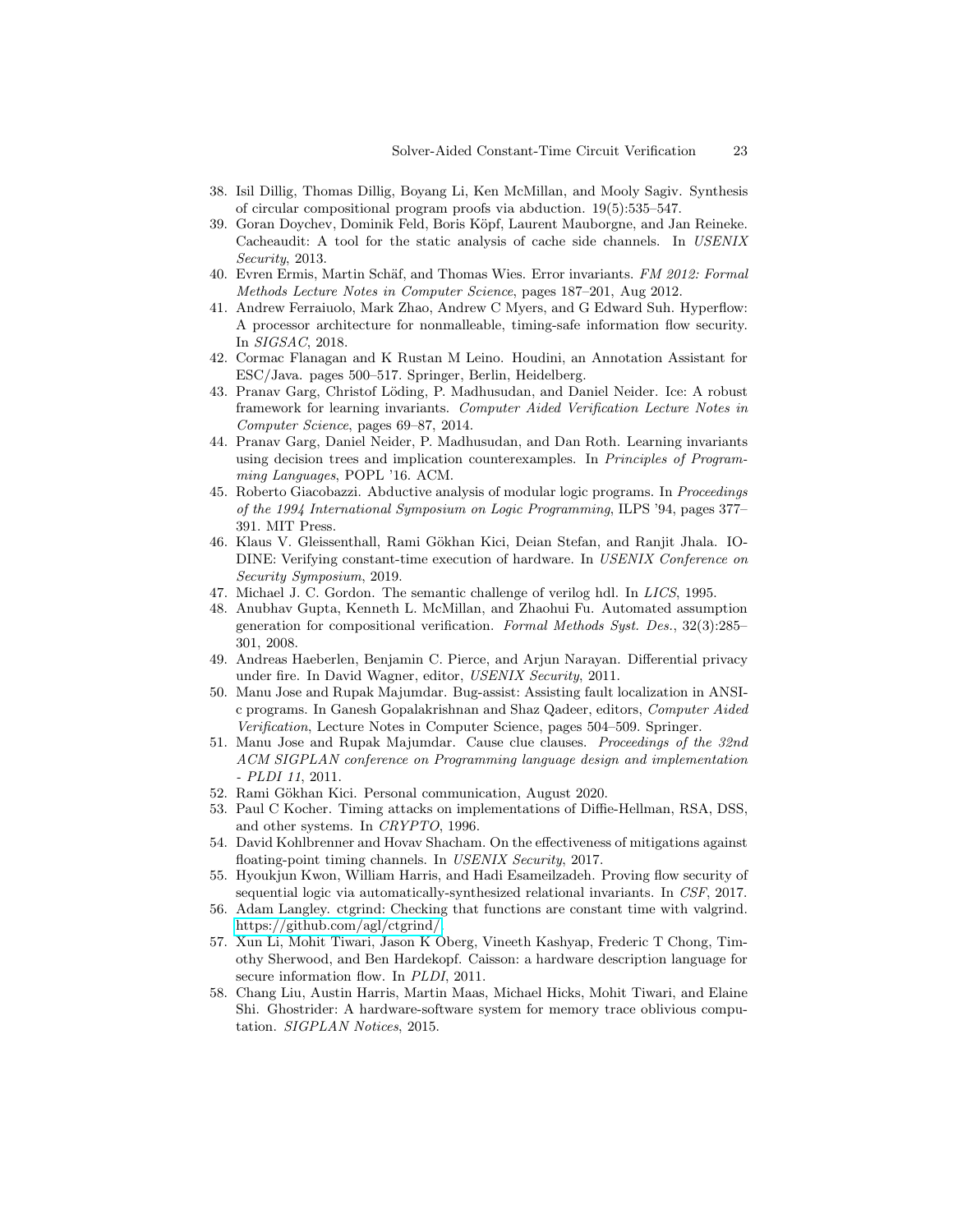- <span id="page-23-14"></span>59. Kenneth L. McMillan. A compositional rule for hardware design refinement. In Orna Grumberg, editor, Computer Aided Verification, 9th International Conference, CAV '97, Haifa, Israel, June 22-25, 1997, Proceedings, volume 1254 of Lecture Notes in Computer Science, pages 24–35. Springer, 1997.
- <span id="page-23-1"></span>60. Daniel Moghimi, Berk Sunar, Thomas Eisenbarth, and Nadia Heninger. TPM-FAIL:TPM meets timing and lattice attacks. In USENIX Security, 2020.
- <span id="page-23-0"></span>61. Dag Arne Osvik, Adi Shamir, and Eran Tromer. Cache attacks and countermeasures: the case of AES. In *Cryptographers' Track at the RSA Conference*. Springer, 2006.
- <span id="page-23-10"></span>62. Saswat Padhi, Rahul Sharma, and Todd Millstein. Data-driven precondition inference with learned features. In Proceedings of the 37th ACM SIGPLAN Conference on Programming Language Design and Implementation, PLDI '16, pages 42–56. Association for Computing Machinery.
- <span id="page-23-4"></span>63. Christos H. Papadimitriou and Kenneth Steiglitz. Combinatorial Optimization: Algorithms and Complexity. Prentice-Hall, Inc., USA, 1982.
- <span id="page-23-2"></span>64. Ashay Rane, Calvin Lin, and Mohit Tiwari. Raccoon: Closing digital side-channels through obfuscated execution. In USENIX Security, 2015.
- <span id="page-23-3"></span>65. Ashay Rane, Calvin Lin, and Mohit Tiwari. Secure, precise, and fast floating-point operations on x86 processors. In USENIX Security, 2016.
- <span id="page-23-9"></span>66. Oscar Reparaz, Joseph Balasch, and Ingrid Verbauwhede. Dude, is my code constant time? In DATE, 2017.
- <span id="page-23-13"></span>67. Thomas W. Reps, Susan Horwitz, and Shmuel Sagiv. Precise interprocedural dataflow analysis via graph reachability. In Ron K. Cytron and Peter Lee, editors, Conference Record of POPL'95: 22nd ACM SIGPLAN-SIGACT Symposium on Principles of Programming Languages, San Francisco, California, USA, January 23-25, 1995, pages 49–61. ACM Press, 1995.
- <span id="page-23-7"></span>68. Bruno Rodrigues, Fernando Magno Quint˜ao Pereira, and Diego F Aranha. Sparse representation of implicit flows with applications to side-channel detection. In CCC, 2016.
- <span id="page-23-11"></span>69. Xujie Si, Hanjun Dai, Mukund Raghothaman, Mayur Naik, and Le Song. Learning loop invariants for program verification. In S. Bengio, H. Wallach, H. Larochelle, K. Grauman, N. Cesa-Bianchi, and R. Garnett, editors, Advances in Neural Information Processing Systems 31, pages 7751–7762. Curran Associates, Inc.
- <span id="page-23-12"></span>70. Xujie Si, Aaditya Naik, Hanjun Dai, Mayur Naik, and Le Song. Code2Inv: A Deep Learning Framework for Program Verification. In Shuvendu K. Lahiri and Chao Wang, editors, Computer Aided Verification, Lecture Notes in Computer Science, pages 151–164. Springer International Publishing.
- <span id="page-23-5"></span>71. Mohit Tiwari, Jason K Oberg, Xun Li, Jonathan Valamehr, Timothy Levin, Ben Hardekopf, Ryan Kastner, Frederic T. Chong, and Timothy Sherwood. Crafting a usable microkernel, processor, and i/o system with strict and provable information flow security. In *ISCA*, 2011.
- <span id="page-23-8"></span>72. Mohit Tiwari, Hassan MG Wassel, Bita Mazloom, Shashidhar Mysore, Frederic T Chong, and Timothy Sherwood. Complete information flow tracking from the gates up. In Sigplan Notices, 2009.
- <span id="page-23-15"></span>73. Muralidaran Vijayaraghavan, Adam Chlipala, Arvind, and Nirav Dave. Modular Deductive Verification of Multiprocessor Hardware Designs. In Daniel Kroening and Corina S. Păsăreanu, editors, Computer Aided Verification, Lecture Notes in Computer Science, pages 109–127. Springer International Publishing.
- <span id="page-23-6"></span>74. Conrad Watt, John Renner, Natalie Popescu, Sunjay Cauligi, and Deian Stefan. CT-Wasm: Type-driven secure cryptography for the web ecosystem. 2019.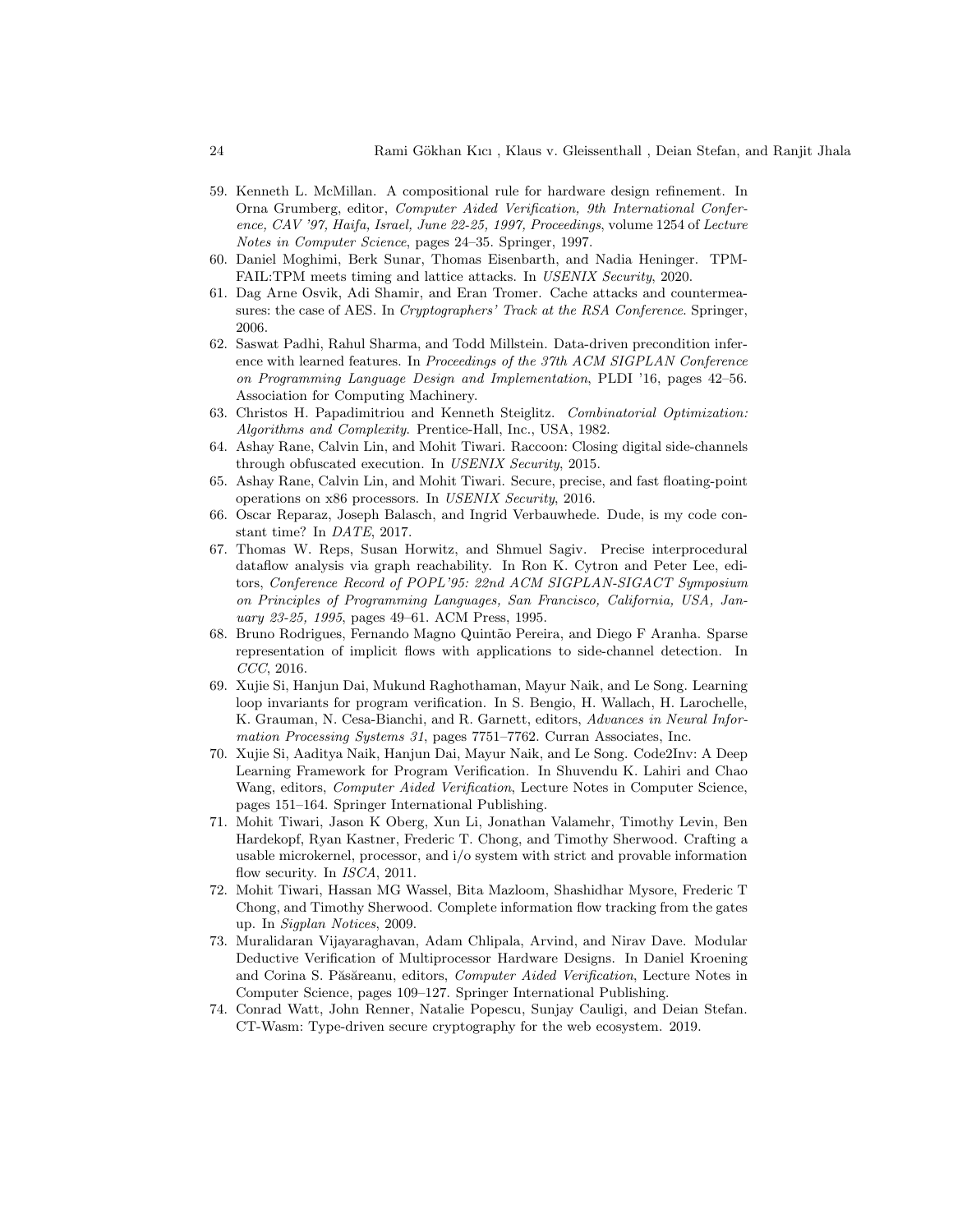- <span id="page-24-5"></span><span id="page-24-1"></span>75. W. Eric Wong, Ruizhi Gao, Yihao Li, Rui Abreu, and Franz Wotawa. A survey on software fault localization. IEEE Transactions on Software Engineering, 42(8):707– 740, 2016.
- <span id="page-24-0"></span>76. Yuan Xiao, Mengyuan Li, Sanchuan Chen, and Yinqian Zhang. STACCO: Differentially analyzing side-channel traces for detecting SSL/TLS vulnerabilities in secure enclaves. In Proceedings of the 2017 ACM SIGSAC Conference on Computer and Communications Security, pages 859–874, 2017.
- <span id="page-24-2"></span>77. Yuval Yarom, Daniel Genkin, and Nadia Heninger. CacheBleed: a timing attack on openssl constant-time rsa. Journal of Cryptographic Engineering, 7(2):99–112, 2017.
- <span id="page-24-4"></span>78. Jiyong Yu, Lucas Hsiung, Mohamad El Hajj, and Christopher W Fletcher. Data oblivious ISA extensions for side channel-resistant and high performance computing. In NDSS, 2019.
- <span id="page-24-3"></span>79. Danfeng Zhang, Aslan Askarov, and Andrew C. Myers. Language-based control and mitigation of timing channels. In PLDI, 2012.
- <span id="page-24-6"></span>80. Danfeng Zhang, Yao Wang, G. Edward Suh, and Andrew C. Myers. A hardware design language for timing-sensitive information-flow security. In ASPLOS, 2015.
- 81. Hongce Zhang, Weikun Yang, Grigory Fedyukovich, Aarti Gupta, and Sharad Malik. Synthesizing Environment Invariants for Modular Hardware Verification. In Dirk Beyer and Damien Zufferey, editors, Verification, Model Checking, and Abstract Interpretation, Lecture Notes in Computer Science, pages 202–225. Springer International Publishing.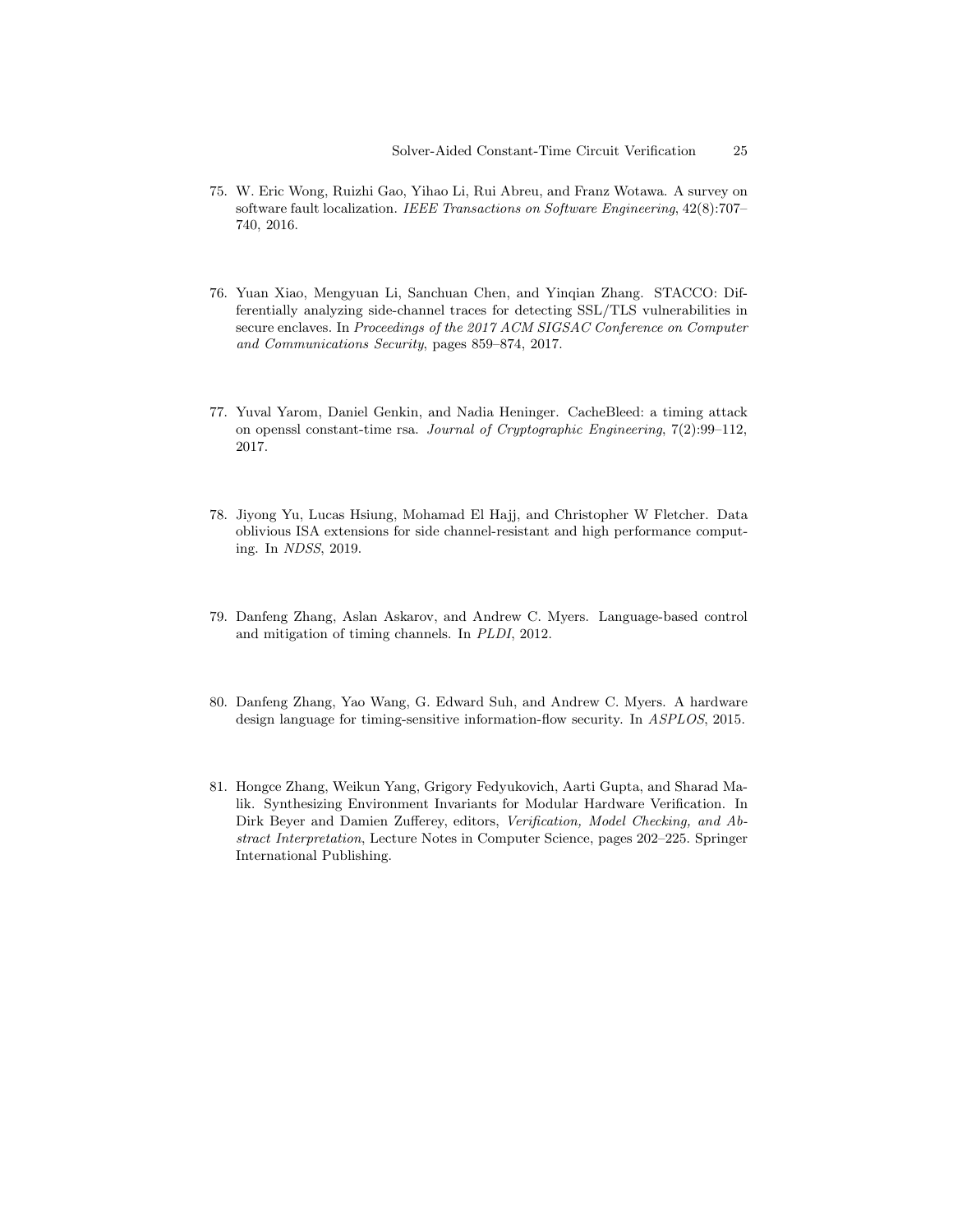### <span id="page-25-0"></span>A Example: Not all Variables Become Public

**Example 3.** One might think that XENON requires all variables occurring in branch conditions to be annotated as public, however, this is not the case. Appendix [A](#page-25-1) shows an example of such a program. Running Xenon produces the dependency graph shown in Figure [10.](#page-25-2) Xenon computes root-cause candidates by eliminating constant-time nodes and edges violating the precedence order. The result is shown in Figure [11.](#page-26-0) Removing all nodes that cannot reach source out leaves only nodes r3 and out, and since r3 has no predecessors, we identify it as the earliest node that became non-constant time, and therefore the root cause of the problem. Solving the ILP constraints yields stall as candidate assumption, and marking stall as public and restarting XENON verifies constant time execution without the need to mark cond as public. This is possible because Xenon is able to prove that tmp1 and tmp2 have the same colors, irrespective of the value of cond, *i.e.*, that  $tmp1^{\bullet} = tmp2^{\bullet}$  holds irrespective of cond.

```
1 module test (clk, in, cond, bubble, out);
2 input wire clk, in, cond, bubble;
3 output reg out;
4 reg tmp1 , tmp2 , r2 , r3 ;
5
6 always @ (posedge clk) begin
7 tmp1 \leq in | r3;
s tmp2 \leq in & r3;
9
_{10} if (cond)
11 r2 <= tmp1;
12 else
13 r2 \le tmp2;
14
15 if ( stall )
16 r3 \leq r3;
17 else
18 r3 \le r2;
19
20 out \leq r3;
21 end
22 endmodule
```
<span id="page-25-2"></span>

Fig. 10: Example 3: Variable dependency graph.